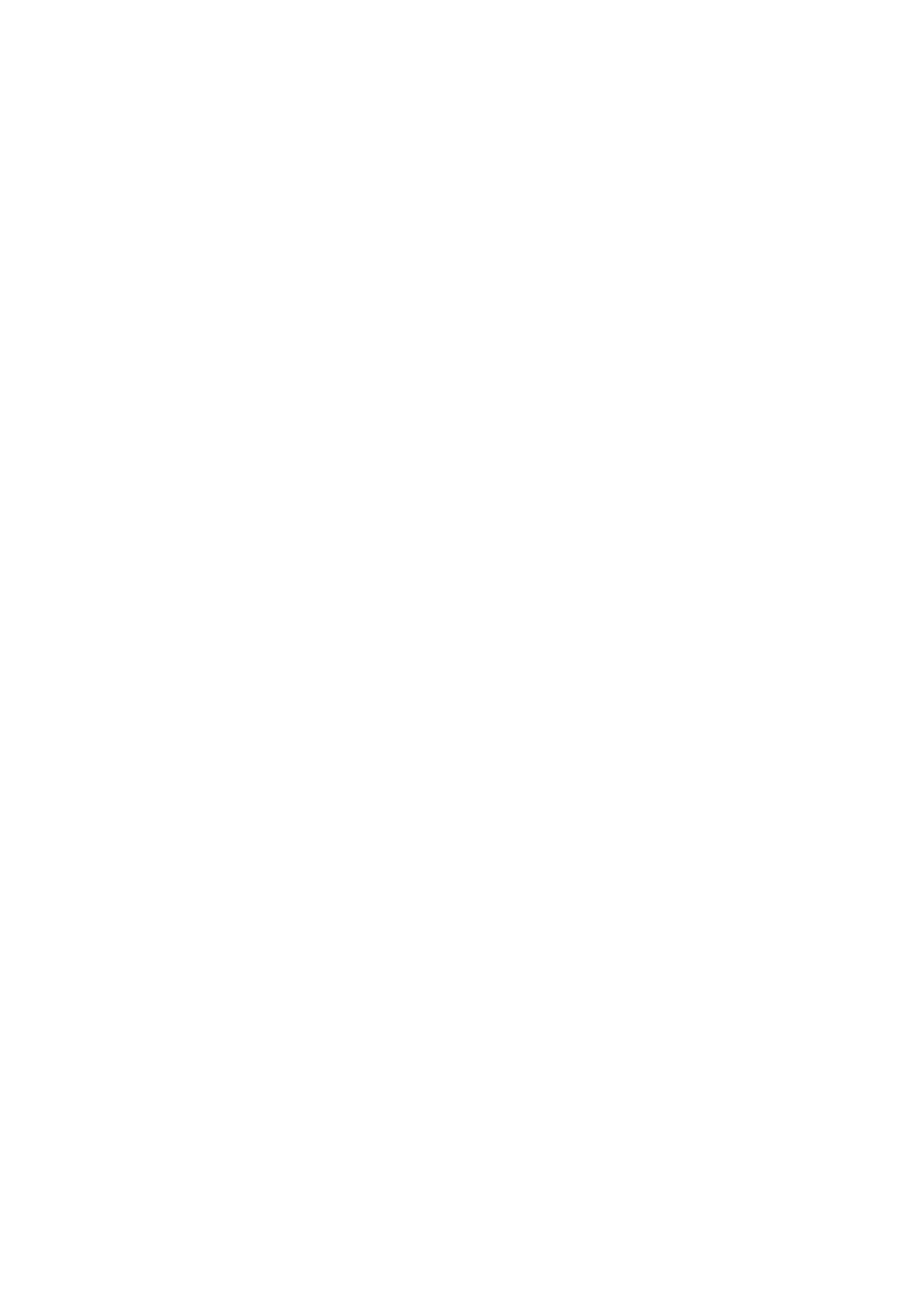# **These Financial Regulations were reviewed and adopted by Stamford Town Council at its Meeting held on 29 May 2018**

# **(in line with NALC Model Document 2016)**

# **INDEX**

| 1.  |                                                                        |
|-----|------------------------------------------------------------------------|
| 2.  |                                                                        |
| 3.  |                                                                        |
| 4.  |                                                                        |
| 5.  |                                                                        |
| 6.  |                                                                        |
| 7.  |                                                                        |
| 8.  |                                                                        |
| 9.  |                                                                        |
| 10. |                                                                        |
| 11. |                                                                        |
| 12. | [PAYMENTS UNDER CONTRACTS FOR BUILDING OR OTHER CONSTRUCTION WORKS  16 |
| 13. |                                                                        |
| 14. |                                                                        |
| 15. |                                                                        |
| 16. |                                                                        |
| 17. |                                                                        |
| 18. |                                                                        |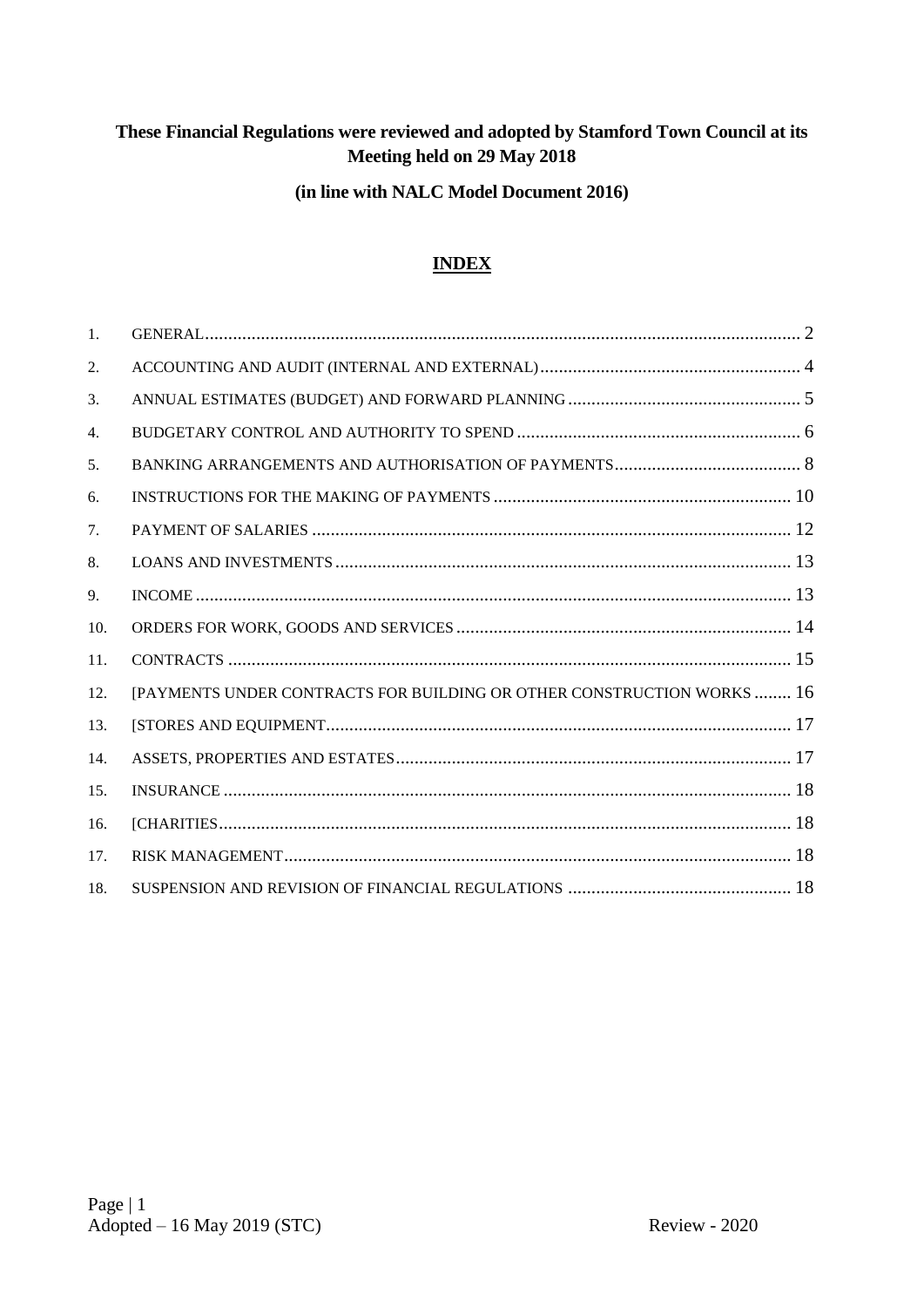# <span id="page-3-0"></span>**1. GENERAL**

- 1.1. These financial regulations govern the conduct of financial management by the council and may only be amended or varied by resolution of the council. Financial Regulations are one of the council's three governing policy documents providing procedural guidance for members and officers. Financial regulations must be observed in conjunction with the council's standing orders<sup>1</sup> and any individual financial regulations relating to contracts.
- 1.2. The council is responsible in law for ensuring that its financial management is adequate and effective and that the council has a sound system of internal control which facilitates the effective exercise of the council's functions, including arrangements for the management of risk.
- 1.3. The council's accounting control systems must include measures:
	- for the timely production of accounts;
	- that provide for the safe and efficient safeguarding of public money;
	- to prevent and detect inaccuracy and fraud; and
	- identifying the duties of officers.
- 1.4. These financial regulations demonstrate how the council meets these responsibilities and requirements.
- 1.5. At least once a year, prior to approving the Annual Governance Statement, the council must review the effectiveness of its system of internal control which shall be in accordance with proper practices.
- 1.6. Deliberate or wilful breach of these Regulations by an employee may give rise to disciplinary proceedings.
- 1.7. Members of Council are expected to follow the instructions within these Regulations and not to entice employees to breach them. Failure to follow instructions within these Regulations brings the office of councillor into disrepute.
- 1.8. The Responsible Financial Officer (RFO) holds a statutory office to be appointed by the council. [The Clerk has been appointed as RFO for this council and these regulations will apply accordingly.]
- 1.9. The RFO;
	- acts under the policy direction of the council;
	- administers the council's financial affairs in accordance with all Acts, Regulations and proper practices;

<sup>1</sup> <sup>1</sup> Model standing orders for councils are available in Local Councils Explained © 2013 National Association of Local Councils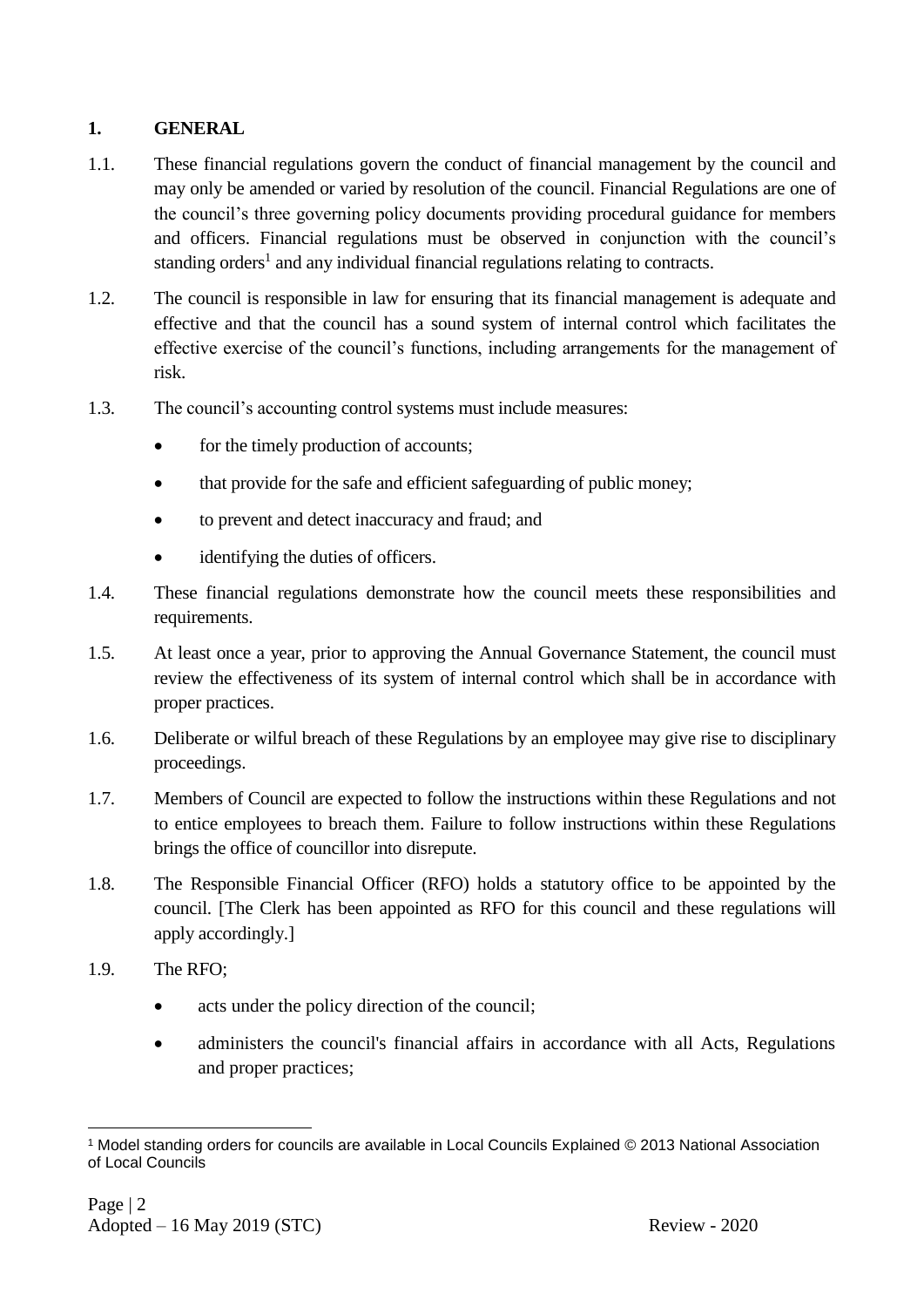- determines on behalf of the council its accounting records and accounting control systems;
- ensures the accounting control systems are observed;
- maintains the accounting records of the council up to date in accordance with proper practices;
- assists the council to secure economy, efficiency and effectiveness in the use of its resources; and
- produces financial management information as required by the council.
- 1.10. The accounting records determined by the RFO shall be sufficient to show and explain the council's transactions and to enable the RFO to ensure that any income and expenditure account and statement of balances, or record of receipts and payments and additional information, as the case may be, or management information prepared for the council from time to time comply with the Accounts and Audit Regulations.
- 1.11. The accounting records determined by the RFO shall in particular contain:
	- entries from day to day of all sums of money received and expended by the council and the matters to which the income and expenditure or receipts and payments account relate;
	- a record of the assets and liabilities of the council; and
	- wherever relevant, a record of the council's income and expenditure in relation to claims made, or to be made, for any contribution, grant or subsidy.
- 1.12. The accounting control systems determined by the RFO shall include:
	- procedures to ensure that the financial transactions of the council are recorded as soon as reasonably practicable and as accurately and reasonably as possible;
	- procedures to enable the prevention and detection of inaccuracies and fraud and the ability to reconstruct any lost records;
	- identification of the duties of officers dealing with financial transactions and division of responsibilities of those officers in relation to significant transactions;
	- procedures to ensure that uncollectable amounts, including any bad debts are not submitted to the council for approval to be written off except with the approval of the RFO and that the approvals are shown in the accounting records; and
	- measures to ensure that risk is properly managed.
- 1.13. The council is not empowered by these Regulations or otherwise to delegate certain specified decisions. In particular any decision regarding:
	- setting the final budget or the precept (council tax requirement);
	- approving accounting statements;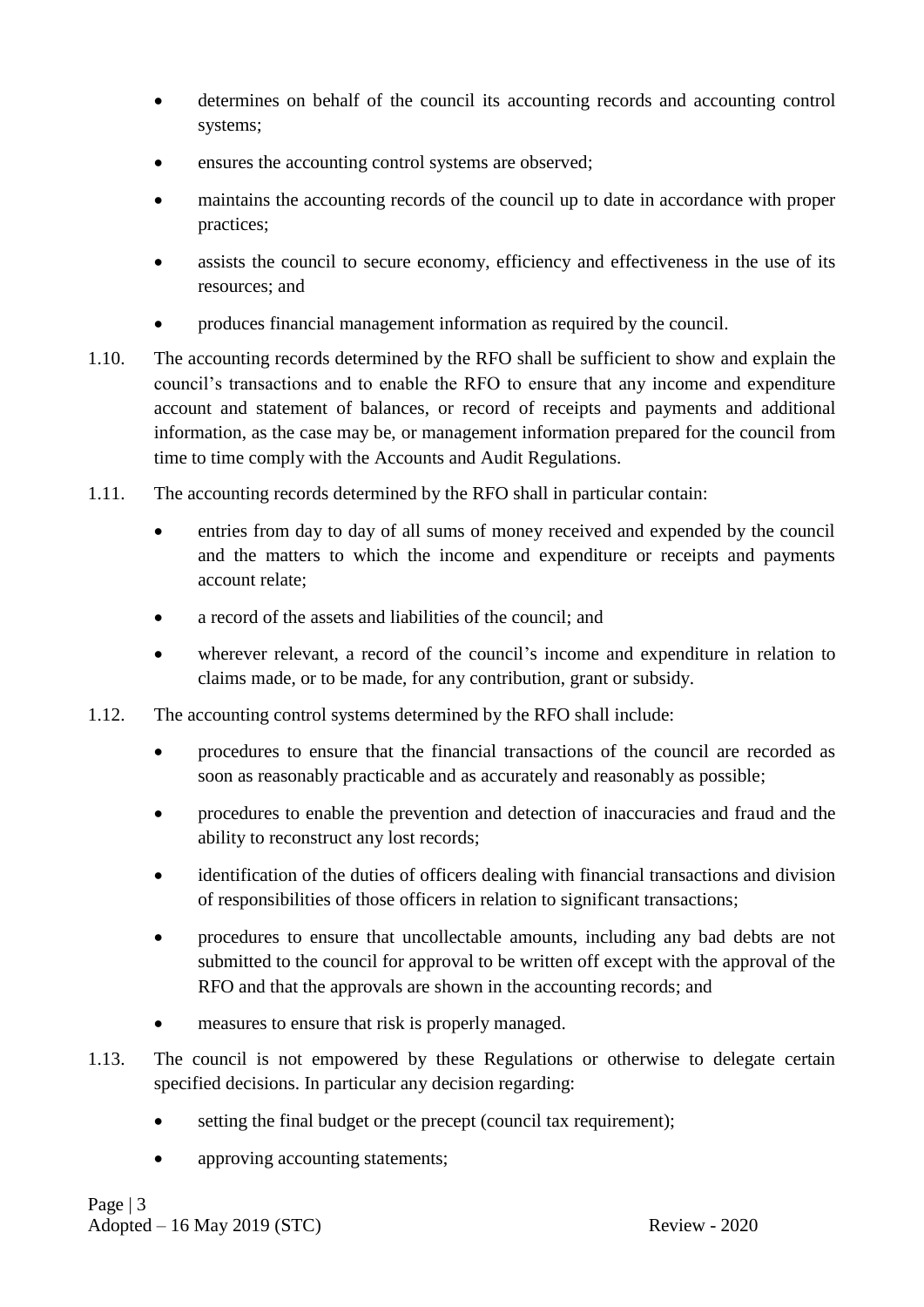- approving an annual governance statement;
- borrowing;
- writing off bad debts;
- declaring eligibility for the General Power of Competence; and
- addressing recommendations in any report from the internal or external auditors,

shall be a matter for the full council only.

- 1.14. In addition the council must:
	- determine and keep under regular review the bank mandate for all council bank accounts;
	- approve any grant or a single commitment in excess of  $[£5,000]$ ; and
	- in respect of the annual salary for any employee have regard to recommendations about annual salaries of employees made by the relevant committee in accordance with its terms of reference.
- 1.15. In these financial regulations, references to the Accounts and Audit Regulations or 'the regulations' shall mean the regulations issued under the provisions of section 27 of the Audit Commission Act 1998, or any superseding legislation, and then in force unless otherwise specified.

In these financial regulations the term 'proper practice' or 'proper practices' shall refer to guidance issued in *Governance and Accountability for Local Councils - a Practitioners' Guide (England)* issued by the Joint Practitioners Advisory Group (JPAG), available from the websites of NALC and the Society for Local Council Clerks (SLCC).

# <span id="page-5-0"></span>**2. ACCOUNTING AND AUDIT (INTERNAL AND EXTERNAL)**

- 2.1. All accounting procedures and financial records of the council shall be determined by the RFO in accordance with the Accounts and Audit Regulations, appropriate guidance and proper practices.
- 2.2. On a regular basis, at least once in each quarter, and at each financial year end, a member other than the Chairman shall be appointed to verify bank reconciliations (for all accounts) produced by the RFO. The member shall sign the reconciliations and the original bank statements (or similar document) as evidence of verification. This activity shall on conclusion be reported, including any exceptions, to and noted by the council.
- 2.3. The RFO shall complete the annual statement of accounts, annual report, and any related documents of the council contained in the Annual Governance and Accountability Return (as specified in proper practices) as soon as practicable after the end of the financial year and having certified the accounts shall submit them and report thereon to the council within the timescales set by the Accounts and Audit Regulations.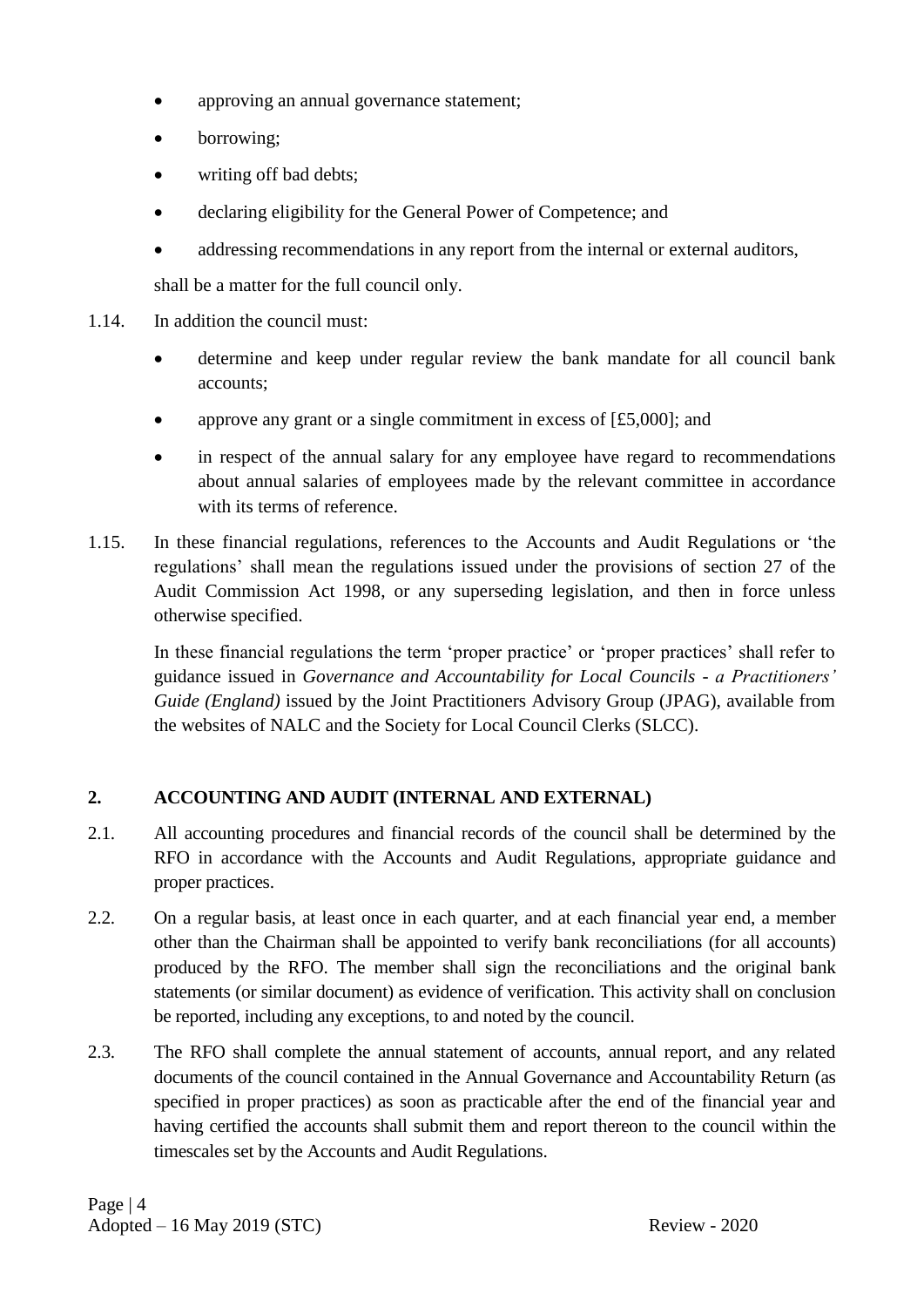- 2.4. The council shall ensure that there is an adequate and effective system of internal audit of its accounting records, and of its system of internal control in accordance with proper practices. Any officer or member of the council shall make available such documents and records as appear to the council to be necessary for the purpose of the audit and shall, as directed by the council, supply the RFO, internal auditor, or external auditor with such information and explanation as the council considers necessary for that purpose.
- 2.5. The internal auditor shall be appointed by the Town Council and shall carry out the work in relation to internal controls required by the council in accordance with proper practices.
- 2.6. The internal auditor shall:
	- be competent and independent of the financial operations of the council;
	- report to council in writing, or in person, on a regular basis with a minimum of one annual written report during each financial year;
	- to demonstrate competence, objectivity and independence, be free from any actual or perceived conflicts of interest, including those arising from family relationships; and
	- have no involvement in the financial decision making, management or control of the council.
- 2.7. Internal or external auditors may not under any circumstances:
	- perform any operational duties for the council;
	- initiate or approve accounting transactions; or
	- direct the activities of any council employee, except to the extent that such employees have been appropriately assigned to assist the internal auditor.
- 2.8. For the avoidance of doubt, in relation to internal audit the terms 'independent' and 'independence' shall have the same meaning as is described in proper practices.
- 2.9. The RFO shall make arrangements for the exercise of electors' rights in relation to the accounts including the opportunity to inspect the accounts, books, and vouchers and display or publish any notices and statements of account required by Audit Commission Act 1998, or any superseding legislation, and the Accounts and Audit Regulations.
- 2.10. The RFO shall, without undue delay, bring to the attention of all councillors any correspondence or report from internal or external auditors.

# <span id="page-6-0"></span>**3. ANNUAL ESTIMATES (BUDGET) AND FORWARD PLANNING**

3.1. The Amenities and Events Committee shall review its three year forecast of revenue and capital receipts and payments and shall formulate and submit proposals to the Finance Committee including the use of reserves and sources of funding for the following financial year not later than the end of November each year. These will be considered by the Town Council at the subsequent meeting.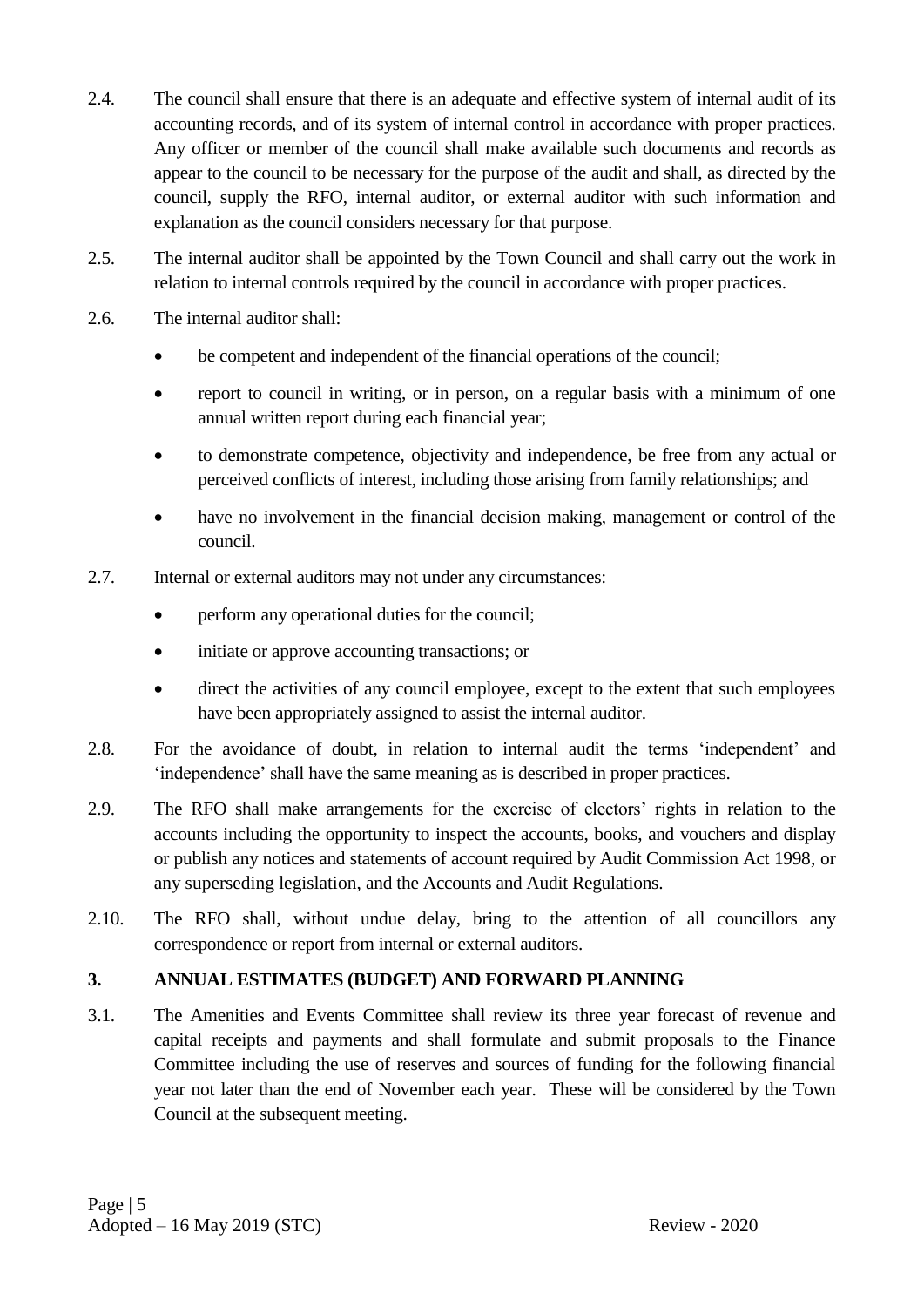- 3.2. The RFO must each year, by no later than November prepare detailed estimates of all receipts and payments including the use of reserves and all sources of funding for the following financial year in the form of a budget to be considered by the relevant committee and the council.
- 3.3. The council shall consider annual budget proposals in relation to the council's three year forecast of revenue and capital receipts and payments including recommendations for the use of reserves and sources of funding and update the forecast accordingly not later than the end of January.
- 3.4. The council shall fix the precept (council tax requirement), and relevant basic amount of council tax to be levied for the ensuing financial year not later than by the end of January each year. The RFO shall issue the precept to the billing authority and shall supply each member with a copy of the approved annual budget.
- 3.5. The approved annual budget shall form the basis of financial control for the ensuing year.

# <span id="page-7-0"></span>**4. BUDGETARY CONTROL AND AUTHORITY TO SPEND**

- 4.1. Expenditure on revenue items may be authorised up to the amounts included for that class of expenditure in the approved budget. This authority is to be determined by:
	- the council for all items over £500;
	- a duly delegated committee of the council for items over £500; or
	- the Clerk/RFO, in conjunction with Chairman of Council or Chairman of the appropriate committee, for any items below £500.

Such authority is to be evidenced by a minute and/or Purchase Order signed by the Clerk, and where necessary also by the appropriate Chairman.

Contracts may not be disaggregated to avoid controls imposed by these regulations.

- 4.2. No expenditure may be authorised that will exceed the amount provided in the revenue budget for that class of expenditure other than by resolution of the council, or duly delegated committee. During the budget year and with the approval of council having considered fully the implications for public services, unspent and available amounts may be moved to other budget headings or to an earmarked reserve as appropriate ('virement').
- 4.3. Unspent provisions in the revenue budget shall not be carried forward to a subsequent year unless placed in an allocated reserve by resolution of the council. East allocated reserve must be identified as a separate item.
- 4.4. The salary budgets are to be reviewed at least annually in October for the following financial year and such review shall be evidenced by a hard copy schedule signed by the Clerk/RFO and the Chairman of Council or relevant committee. The RFO will inform committees of any changes impacting on their budget requirement for the coming year in good time.
- 4.5. In cases of extreme risk to the delivery of council services, the clerk may authorise revenue expenditure on behalf of the council which in the clerk's judgement it is necessary to carry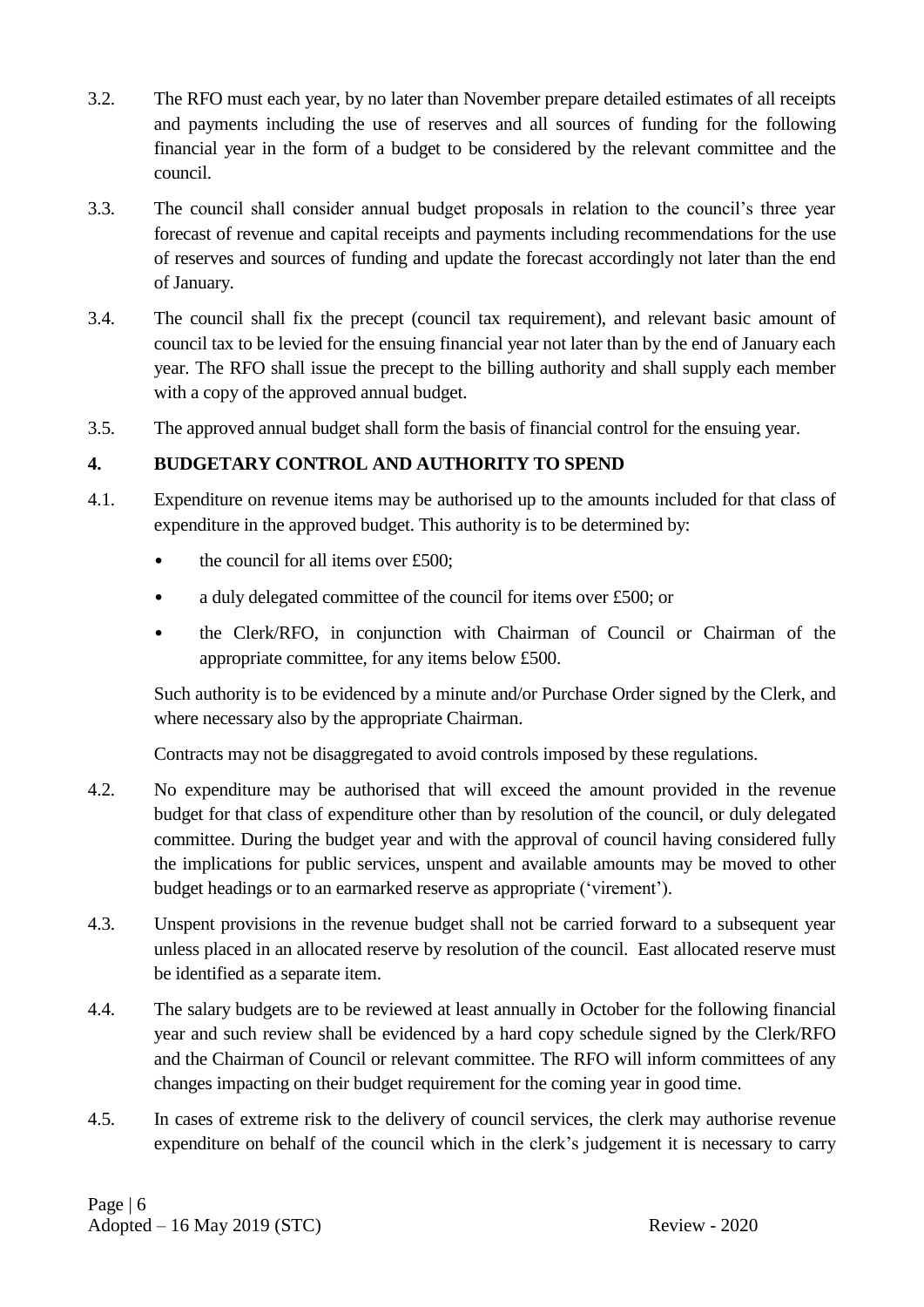out. Such expenditure includes repair, replacement or other work, whether or not there is any budgetary provision for the expenditure, subject to a limit of £500. The Clerk shall report such action to the chairman as soon as possible and to the council as soon as practicable thereafter.

- 4.6. No expenditure shall be authorised in relation to any capital project and no contract entered into or tender accepted involving capital expenditure unless the council is satisfied that the necessary funds are available and the requisite borrowing approval has been obtained.
- 4.7. All capital works shall be administered in accordance with the council's standing orders and financial regulations relating to contracts.
- 4.8. The RFO shall regularly provide the council with a statement of receipts and payments to date under each head of the budgets, comparing actual expenditure to the appropriate date against that planned as shown in the budget. These statements are to be prepared at least at the end of each financial quarter and shall show explanations of material variances. For this purpose "material" shall be in excess of £100 or 15% of the budget.
- 4.9. Changes in earmarked reserves shall be approved by council as part of the budgetary control process.
- 4.10. Quarterly reviews shall be conducted by three nominated members of the Council, on the efficiency of Council's Risk management, measures to prevent fraud and corruption and assessed for adequacy and effectiveness. At least two of the nominated members shall be present during the review. The RFO shall, as soon as practicable, bring to the attention of all councillors any correspondence or report from the Internal or External auditor unless the correspondence is of a purely administrative matter.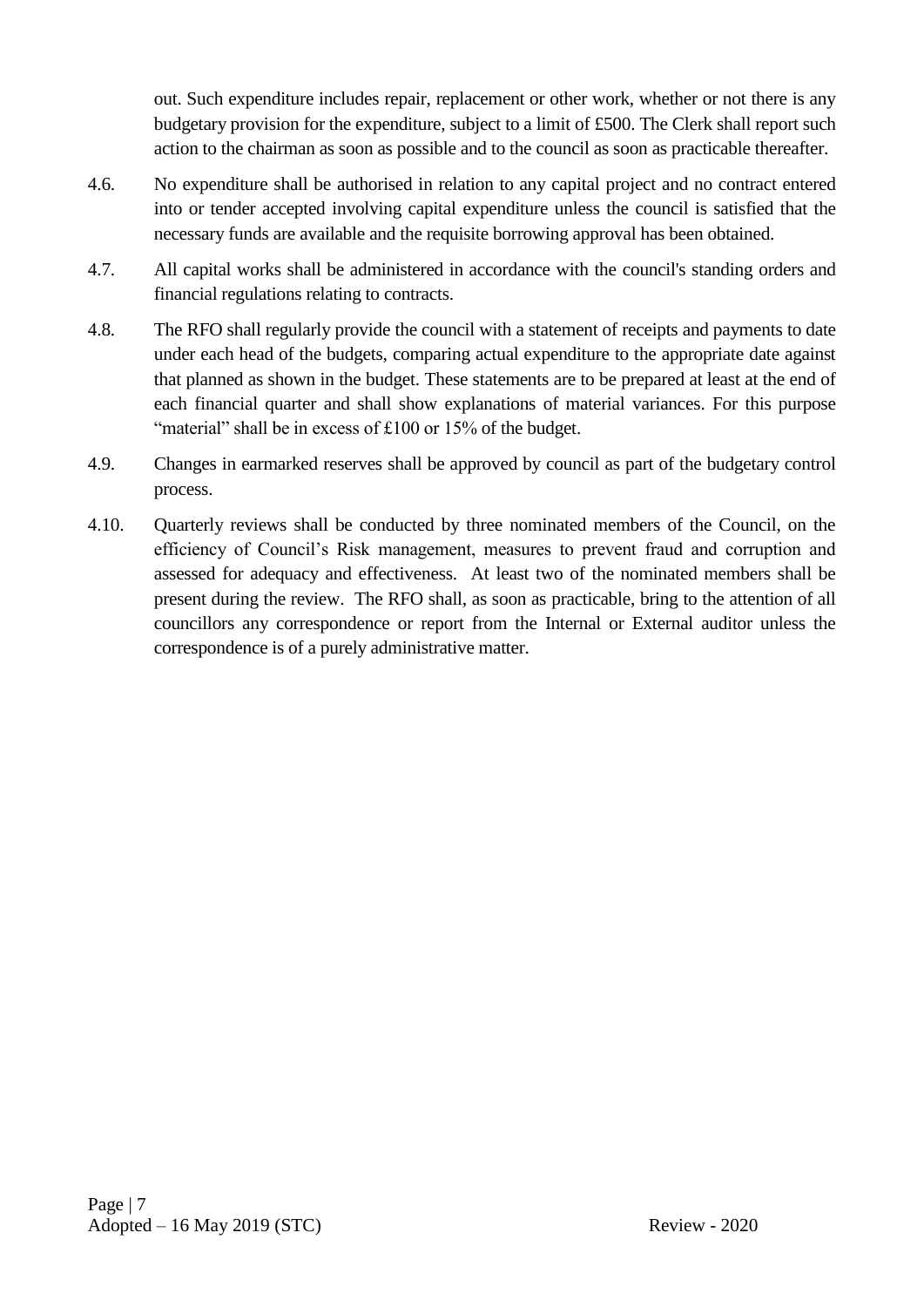# <span id="page-9-0"></span>**5. BANKING ARRANGEMENTS AND AUTHORISATION OF PAYMENTS**

- 5.1. The council's banking arrangements, including the bank mandate, shall be made by the RFO and approved by the council; banking arrangements may not be delegated to a committee. They shall be regularly reviewed for safety and efficiency
- 5.2. The RFO shall prepare a schedule of payments requiring authorisation, forming part of the Agenda for the Meeting and, together with the relevant invoices, present the schedule to council [or finance committee]. The council / committee shall review the schedule for compliance and, having satisfied itself shall authorise payment by a resolution of the council. The approved schedule shall be ruled off and initialled by the Chairman of the Meeting. A detailed list of all payments shall be disclosed within or as an attachment to the minutes of the meeting at which payment was authorised. Personal payments (including salaries, wages, expenses and any payment made in relation to the termination of a contract of employment) may be summarised to remove public access to any personal information. **Expenditure approved by a Committee, and subsequently ratified by resolution of the Council may be paid prior to the schedule of payments being presented providing such work is satisfactory. Any two members of the Council must verify bulk BACs payment against authorised invoice.**
- 5.3. All invoices for payment shall be examined, verified and certified by the RFO to confirm that the work, goods or services to which each invoice relates has been received, carried out, examined and represents expenditure previously approved by the council.
- 5.4. The RFO shall examine invoices for arithmetical accuracy and analyse them to the appropriate expenditure heading. The RFO shall take all steps to pay all invoices submitted, and which are in order, at the next available Council meeting.
- 5.5. The Clerk/RFO shall have delegated authority to authorise the payment of items only in the following circumstances:
	- a) If a payment is necessary to avoid a charge to interest under the Late Payment of Commercial Debts (Interest) Act 1998, and the due date for payment is before the next scheduled Meeting of council, where the Clerk/RFO certify that there is no dispute or other reason to delay payment, provided that a list of such payments shall be submitted to the next appropriate meeting of the Council.
	- b) An expenditure item authorised under 5.6 below (continuing contracts and obligations) provided that a list of such payments shall be submitted to the next appropriate meeting of council; or
	- c) fund transfers within the councils banking arrangements, provided that a list of such payments shall be submitted to the next appropriate meeting of the Town Council.
- 5.6. For each financial year the Clerk/RFO shall draw up a list of due payments which arise on a regular basis as the result of a continuing contract, statutory duty, or obligation (such as but not exclusively) Salaries, PAYE and NI, Superannuation Fund and regular maintenance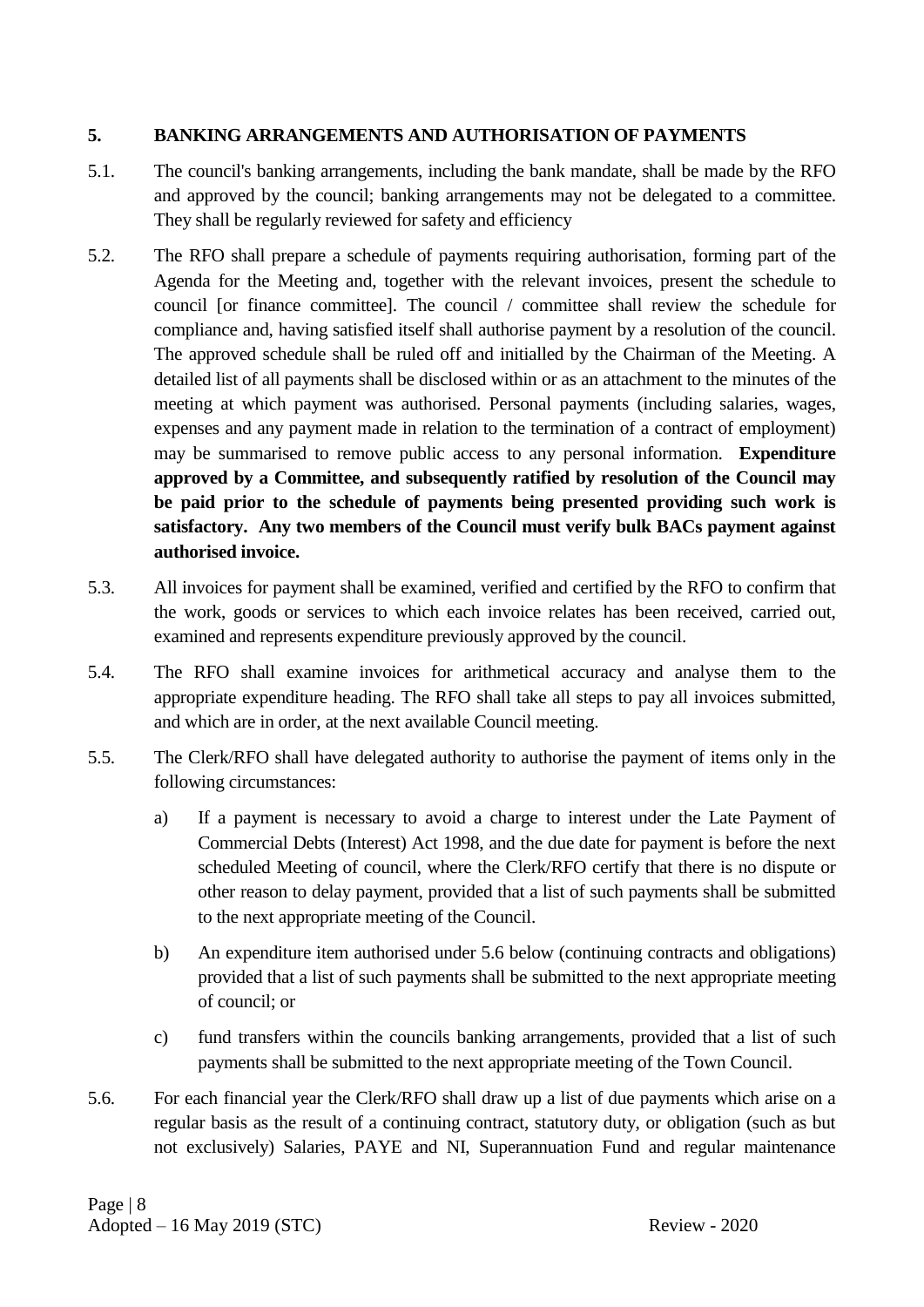contracts and the like for which council may authorise payment for the year provided that the requirements of regulation 4.1 (Budgetary Controls) are adhered to, provided also that a list of such payments shall be submitted to the next appropriate meeting of council.

- 5.7. Cheques drawn on the bank accounts in accordance with the schedule referred to in paragraph 5.2 or in accordance with paragraph 6.4 shall be signed by any two Councillors who have been, or is, Mayor/ Deputy should be signatories for cheques. With reference to the payment by BACS/Bulk payment, the schedule of accounts must be agreed in the usual way before the BACS/Bulk payment is compiled by electronic means. Two signatures will also be required by any two Councillors who have been, or is, Mayor/Deputy should be signatories for cheques for the electronic transfer of money between accounts.
- 5.8. To indicate agreement of the details shown on the cheque or other for payment with the counterfoil and the invoice or similar documentation, the signatories shall each also initial the cheque counterfoil, likewise if payment is made by BACS/Bulk Payment, a copy of the printed electronic payment confirmation should be signed by two councillors before the payment date.
- 5.9. A record of regular payments made under 5.6 above shall be drawn up and be signed by two members on each and every occasion when payment is authorised - thus controlling the risk of duplicated payments being authorised and / or made.
- 5.10. In respect of grants a duly authorised committee shall approve expenditure within any limits set by council and in accordance with any policy statement approved by council. Any Revenue or Capital Grant in excess of £5,000 shall before payment, be subject to ratification by resolution of the council.
- 5.11. Members are subject to the Code of Conduct that has been adopted by the council and shall comply with the Code and Standing Orders when a decision to authorise or instruct payment is made in respect of a matter in which they have a disclosable pecuniary or other interest, unless a dispensation has been granted.
- 5.12. The council will aim to rotate the duties of members in these Regulations so that onerous duties are shared out as evenly as possible over time.
- 5.13. Any changes in the recorded details of suppliers, such as bank account records, shall be approved in writing by a Member.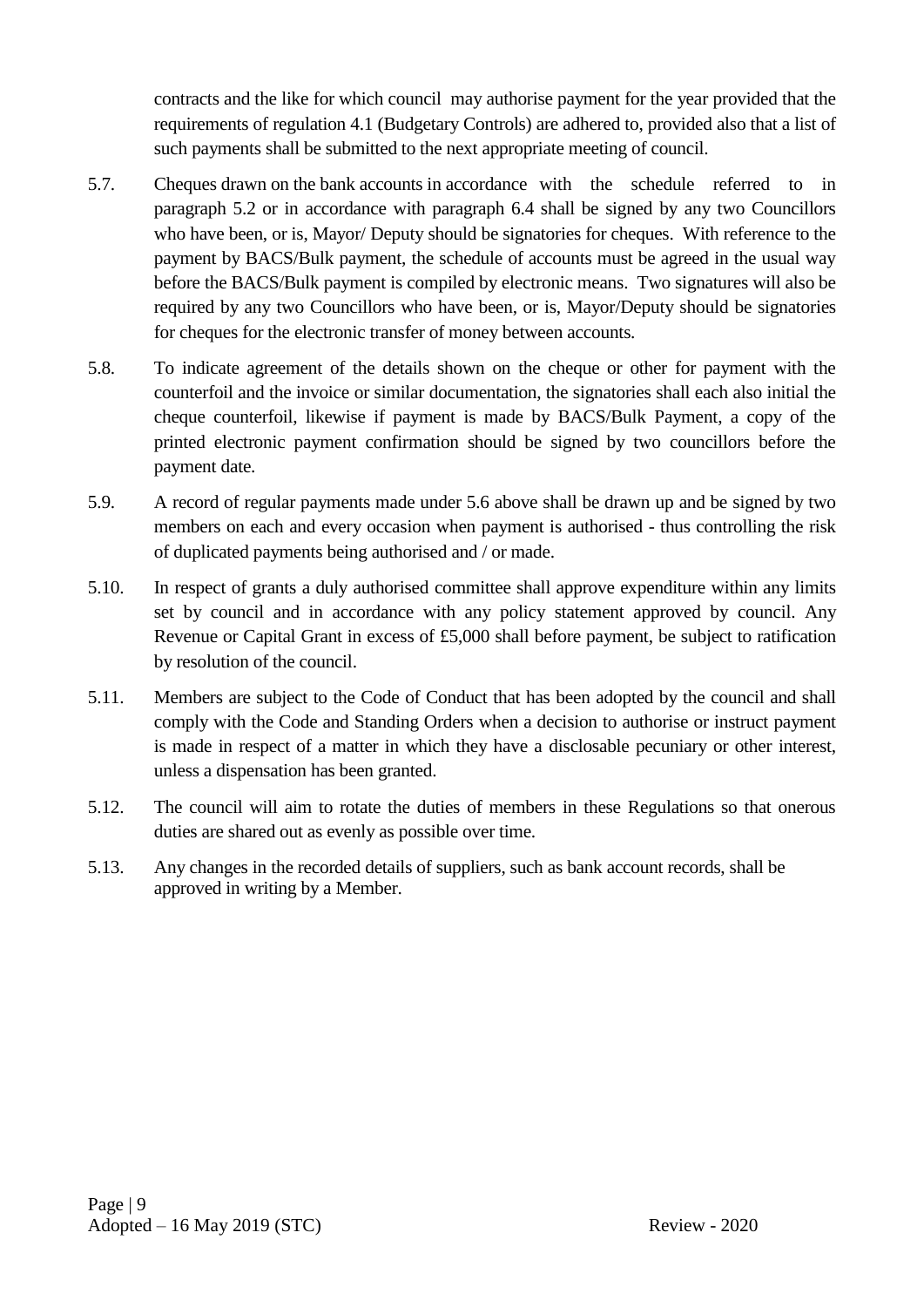# <span id="page-11-0"></span>**6. INSTRUCTIONS FOR THE MAKING OF PAYMENTS**

- 6.1. The council will make safe and efficient arrangements for the making of its payments.
- 6.2. Following authorisation under Financial Regulation 5 above, the council, a duly delegated committee or, if so delegated, the Clerk/RFO shall give instruction that a payment shall be made.
- 6.3. All payments shall be effected by cheque or other instructions to the council's bankers, or otherwise, in accordance with a resolution of council
- 6.4. Cheques or orders for payment drawn on the bank account in accordance with the schedule as presented to council or committee shall be signed by two members of council in accordance with a resolution instructing that payment. A member who is a bank signatory, having a connection by virtue of family or business relationships with the beneficiary of a payment, should not, under normal circumstances, be a signatory to the payment in question.
- 6.5. The Clerk/RFO shall not be authorised signatories but shall manage the operation and internal transfers of the accounts as necessary supported by two appointed mandate signatories.
- 6.6. To indicate agreement of the details shown on the cheque or order for payment with the counterfoil and the invoice or similar documentation, the signatories shall each also initial the cheque counterfoil.
- 6.7. Cheques or orders for payment shall not normally be presented for signature other than at a council or committee meeting (including immediately before or after such a meeting). Any signatures obtained away from such meetings shall be reported to the council at the next convenient meeting.
- 6.8. If thought appropriate by the council, payment for utility supplies (energy, telephone and water) and any National Non-Domestic Rates may be made by variable direct debit provided that the instructions are signed by two members and any payments are reported to council as made. The approval of the use of a variable direct debit shall be renewed by resolution of the council at least every two years.
- 6.9. If thought appropriate by the council, payment for certain items (principally salaries) may be made by banker's standing order provided that the instructions are signed, or otherwise evidenced by two members are retained and any payments are reported to council as made. The approval of the use of a banker's standing order shall be renewed by resolution of the council at least every two years.
- 6.10. If thought appropriate by the council, payment for certain items may be made by BACS methods provided that the instructions for each payment are signed, or otherwise evidenced, by two authorised councillors, are retained and any payments are reported to council as made. The approval of the use of BACS shall be renewed by resolution of the council at least every two years.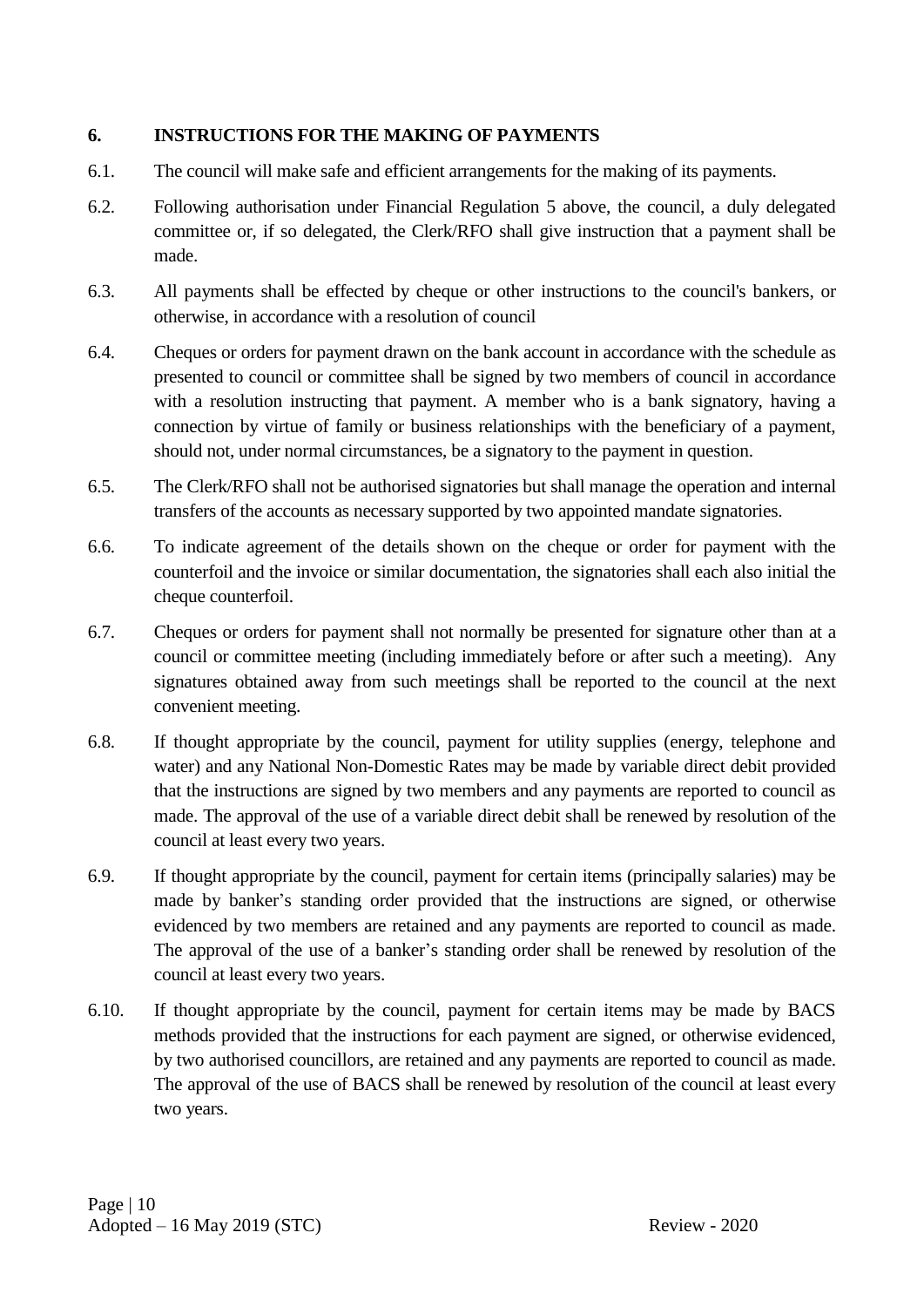- 6.11. If thought appropriate by the council payment for certain items may be made by internet banking transfer provided evidence is retained showing which members approved the payment.
- 6.12. Where a computer requires use of a personal identification number (PIN) or other password(s), for access to the council's records on that computer, a note shall be made of the PIN and Passwords and shall be handed to and retained by the Chairman of Council and Chairman of Finance in a sealed dated envelope. This envelope may not be opened other than in the presence of two other councillors. After the envelope has been opened, in any circumstances, the PIN and / or passwords shall be changed as soon as practicable. The fact that the sealed envelope has been opened, in whatever circumstances, shall be reported to all members immediately and formally to the next available meeting of the council. This will not be required for a member's personal computer used only for remote authorisation of bank payments.
- 6.13. No employee or councillor shall disclose any PIN or password, relevant to the working of the council or its bank accounts, to any person not authorised in writing by the council or a duly delegated committee.
- 6.14. Regular back-up copies of the records on any computer shall be made and shall be stored securely away from the computer in question, and preferably off site.
- 6.15. The council, and any members using computers for the council's financial business, shall ensure that anti-virus, anti-spyware and firewall software with automatic updates, together with a high level of security, is used.
- 6.16. Where internet banking arrangements are made with any bank, the Clerk/RFO shall be appointed as the Service Administrator. The bank mandate approved by the council shall identify a number of councillors who will be authorised to approve transactions on those accounts. The bank mandate will state clearly the amounts of payments that can be instructed by the use of the Service Administrator alone, or by the Service Administrator with a stated number of approvals.
- 6.17. Access to any internet banking accounts will be directly to the access page (which may be saved under "favourites"), and not through a search engine or e-mail link. Remembered or saved passwords facilities must not be used on any computer used for council banking work. Breach of this Regulation will be treated as a very serious matter under these regulations.
- 6.18. Changes to account details for suppliers, which are used for internet banking may only be changed on written hard copy notification by the supplier on a hardcopy notification on their official letterhead. A programme of regular checks of standing data with suppliers will be followed.
- 6.19. Any Debit Card issued for use will be specifically restricted to the Clerk/RFO and will also be restricted to a single transaction maximum value of £500 unless authorised by council or finance committee in writing before any order is placed.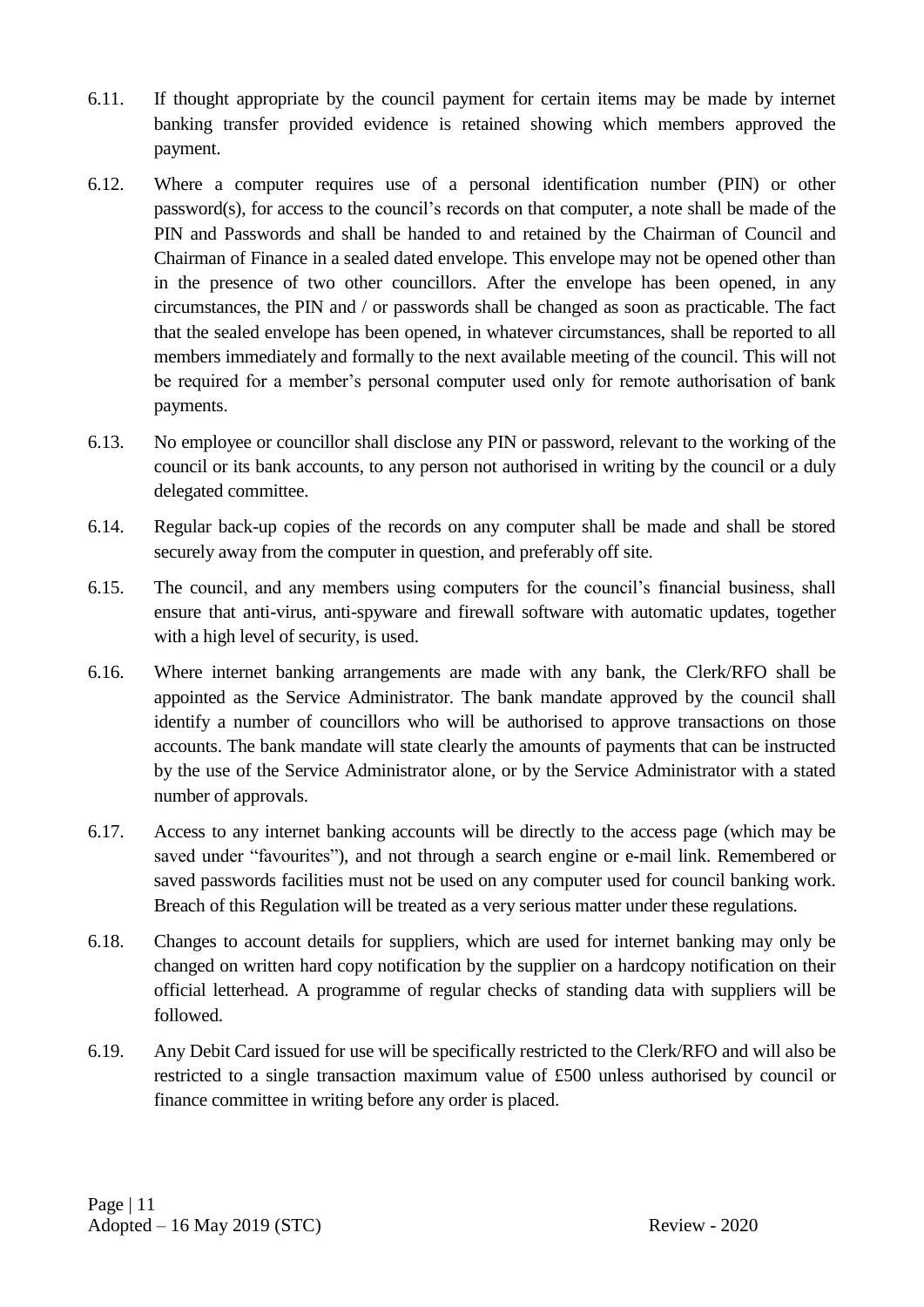- 6.20. The RFO may provide petty cash to officers for the purpose of defraying operational and other expenses. Vouchers for payments made shall be forwarded to the RFO with a claim for reimbursement.
	- a) The RFO shall maintain a petty cash float of £150 for the purpose of defraying operational and other expenses. Vouchers for payments made from petty cash shall be kept to substantiate the payment.
	- b) Income received must not be paid into the petty cash float but must be separately banked, as provided elsewhere in these regulations.
	- c) Payments to maintain the petty cash float shall be shown separately on the schedule of payments presented to council under 5.2 above.

# <span id="page-13-0"></span>**7. PAYMENT OF SALARIES**

- 7.1. As an employer, the council shall make arrangements to meet fully the statutory requirements placed on all employers by PAYE and National Insurance legislation. The payment of all salaries shall be made in accordance with payroll records and the rules of PAYE and National Insurance currently operating, and salary rates shall be as agreed by council, or duly delegated committee.
- 7.2. Payment of salaries and payment of deductions from salary such as may be required to be made for tax, national insurance and pension contributions, or similar statutory or discretionary deductions must be made in accordance with the payroll records and on the appropriate dates stipulated in employment contracts, provided that each payment is reported to the next available council meeting, as set out in these regulations above.
- 7.3. No changes shall be made to any employee's pay, emoluments, or terms and conditions of employment without the prior consent of the Finance Committee which will subsequently be ratified by the full council.
- 7.4. Each and every payment to employees of net salary and to the appropriate creditor of the statutory and discretionary deductions shall be recorded in a separate confidential record. This confidential record is not open to inspection or review (under the Freedom of Information Act 2000 or otherwise) other than:
	- a) by any councillor who can demonstrate a need to know;
	- b) by the internal auditor:
	- c) by the external auditor; or
	- d) by any person authorised under Audit Commission Act 1998, or any superseding legislation.
- 7.5. The total of such payments in each calendar month shall be reported with all other payments as made as may be required under these Financial Regulations, to ensure that only payments due for the period have actually been paid.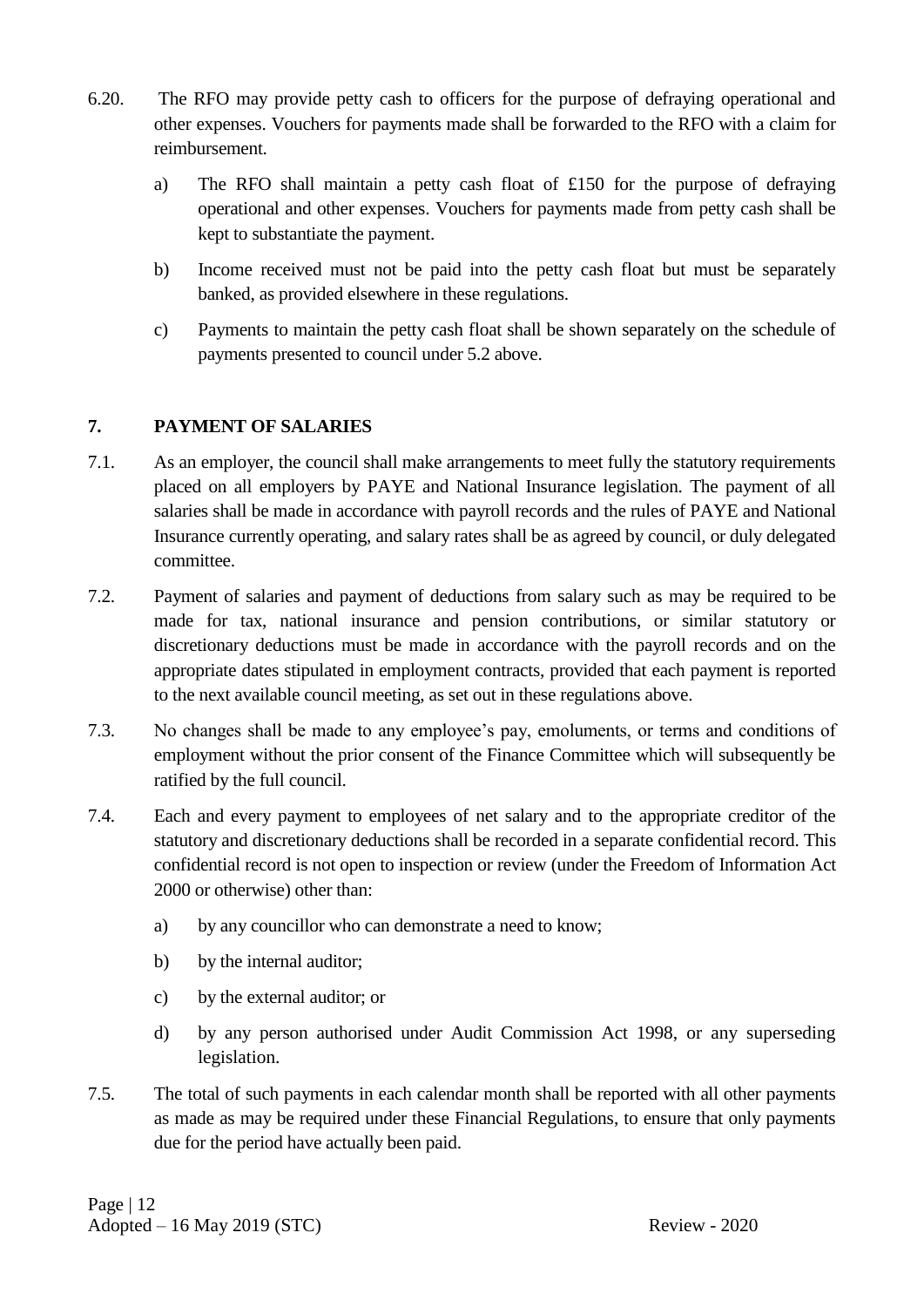- 7.6. An effective system of personal performance management should be maintained for the senior officers.
- 7.7. Any termination payments shall be supported by a clear business case and reported to the council. Termination payments shall only be authorised by council.
- 7.8. Before employing interim staff the council must consider a full business case.

# <span id="page-14-0"></span>**8. LOANS AND INVESTMENTS**

- 8.1. All borrowings shall be affected in the name of the council, after obtaining any necessary borrowing approval. Any application for borrowing approval shall be approved by Council as to terms and purpose. The application for borrowing approval and subsequent arrangements for the loan shall only be approved by full council.
- 8.2. Any financial arrangement which does not require formal borrowing approval from the Secretary of State/Welsh Assembly Government (such as Hire Purchase or Leasing of tangible assets) shall be subject to approval by the full council. In each case a report in writing shall be provided to council in respect of value for money for the proposed transaction.
- 8.3. The council will arrange with the council's banks and investment providers for the sending of a copy of each statement of account to the Chairman of the council at the same time as one is issued to the Clerk or RFO.
- 8.4. All loans and investments shall be negotiated in the name of the council and shall be for a set period in accordance with council policy.
- 8.5. The council shall consider the need for an Investment Strategy and Policy which, if drawn up, shall be in accordance with relevant regulations, proper practices and guidance. Any Strategy and Policy shall be reviewed by the council at least annually.
- 8.6. All investments of money under the control of the council shall be in the name of the council.
- 8.7. All investment certificates and other documents relating thereto shall be retained in the custody of the RFO.
- 8.8. Payments in respect of short term or long term investments, including transfers between bank accounts held in the same bank, or branch, shall be made in accordance with Regulation 5 (Authorisation of payments) and Regulation 6 (Instructions for payments).

# <span id="page-14-1"></span>**9. INCOME**

- 9.1. The collection of all sums due to the council shall be the responsibility of and under the supervision of the RFO.
- 9.2. Particulars of all charges to be made for work done, services rendered or goods supplied shall be agreed annually by the council, notified to the RFO and the RFO shall be responsible for the collection of all accounts due to the council.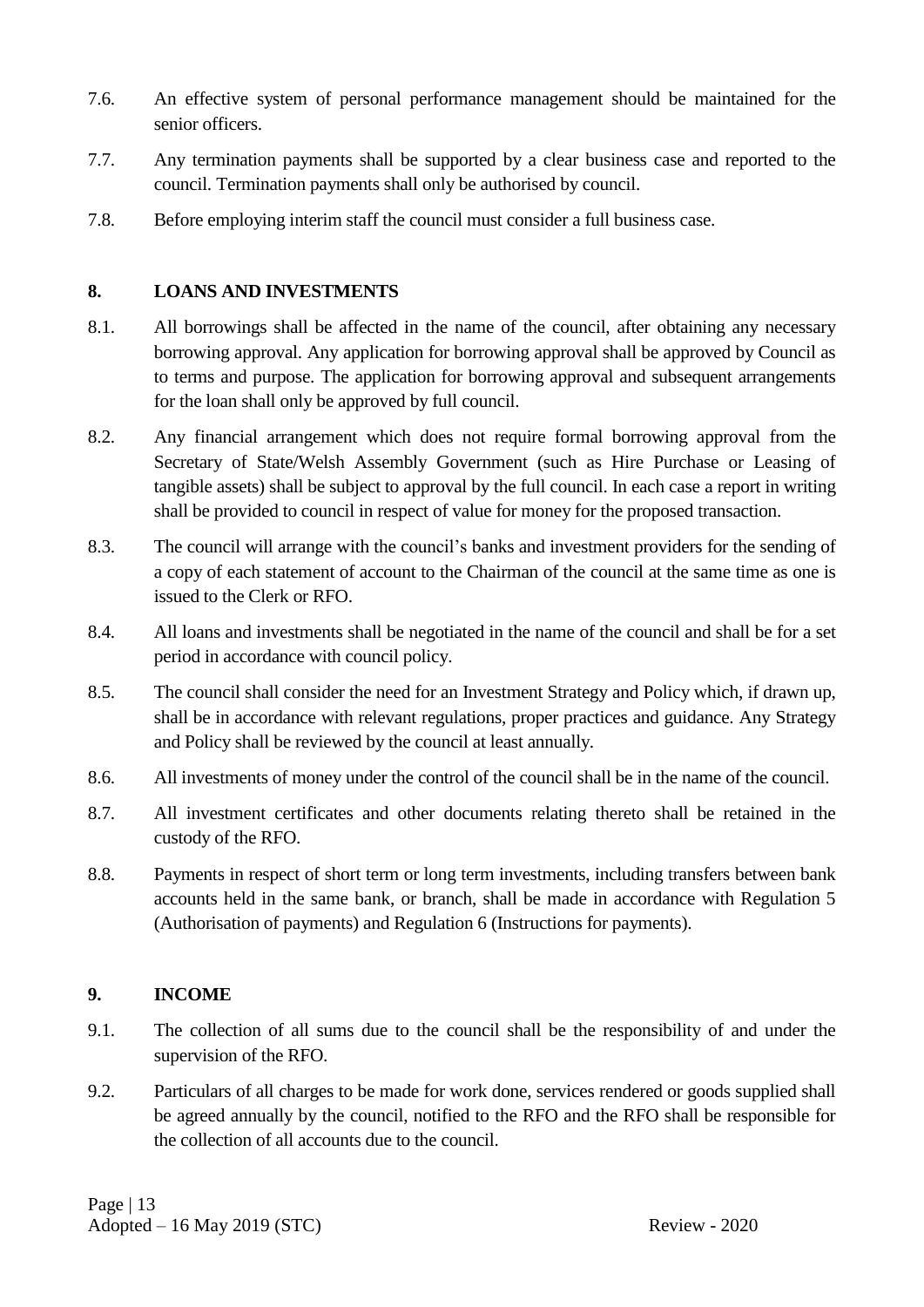- 9.3. The council will review all fees and charges at least annually, following a report of the Clerk/RFO.
- 9.4. Any sums found to be irrecoverable and any bad debts shall be reported to the council and shall be written off in the year.
- 9.5. All sums received on behalf of the council shall be banked intact as directed by the RFO. In all cases, all receipts shall be deposited with the council's bankers with such frequency as the RFO considers necessary.
- 9.6. The origin of each receipt shall be entered on the paying-in slip.
- 9.7. Personal cheques shall not be cashed out of money held on behalf of the council.
- 9.8. The RFO shall promptly complete any VAT Return that is required. Any repayment claim due in accordance with VAT Act 1994 section 33 shall be made at least annually coinciding with the financial year end.
- 9.9. Where any significant sums of cash are regularly received by the council, the RFO shall take such steps as are agreed by the council to ensure that more than one person is present when the cash is counted in the first instance, that there is a reconciliation to some form of control such as ticket issues, and that appropriate care is taken in the security and safety of individuals banking such cash.
- 9.10. The Mayor must nominate the Charity/ies of choice at the Annual Town Council meeting. If another charity receives a benefit at any other time during their Mayoral year (**e.g. use of the Town Hall)** then this must be clearly shown on any paperwork relating to that occasion.
- 9.11. The nominated bank account for the Mayor's Charity (Stamford) alone will be used and the incumbent Mayor, Deputy Mayor and the Town Clerk will be signatories. For fiscal probity, at the end of the Mayoral year a copy of the accounts for the charity/ies should be presented to the RFO, showing funds raised for each event and the payments made to the nominated charity or charities. A copy of the accounts to be put in the public domain and examined by the Independent Auditor.

# <span id="page-15-0"></span>**10. ORDERS FOR WORK, GOODS AND SERVICES**

- 10.1. An official Purchase order or letter shall be issued for all work, goods and services unless a formal contract is to be prepared or an official order would be inappropriate. Copies of orders shall be retained with all supporting documentation authorising any procurement.
- 10.2. Purchase Orders, once authorised, will be entered onto the computer system by the Administration Officer or RFO.
- 10.3. All members and officers are responsible for obtaining value for money at all times. An officer issuing an official order shall ensure as far as reasonable and practicable that the best available terms are obtained in respect of each transaction, usually by obtaining three or more quotations or estimates from appropriate suppliers, subject to any *de minimis* provisions in Regulation 11.1 below.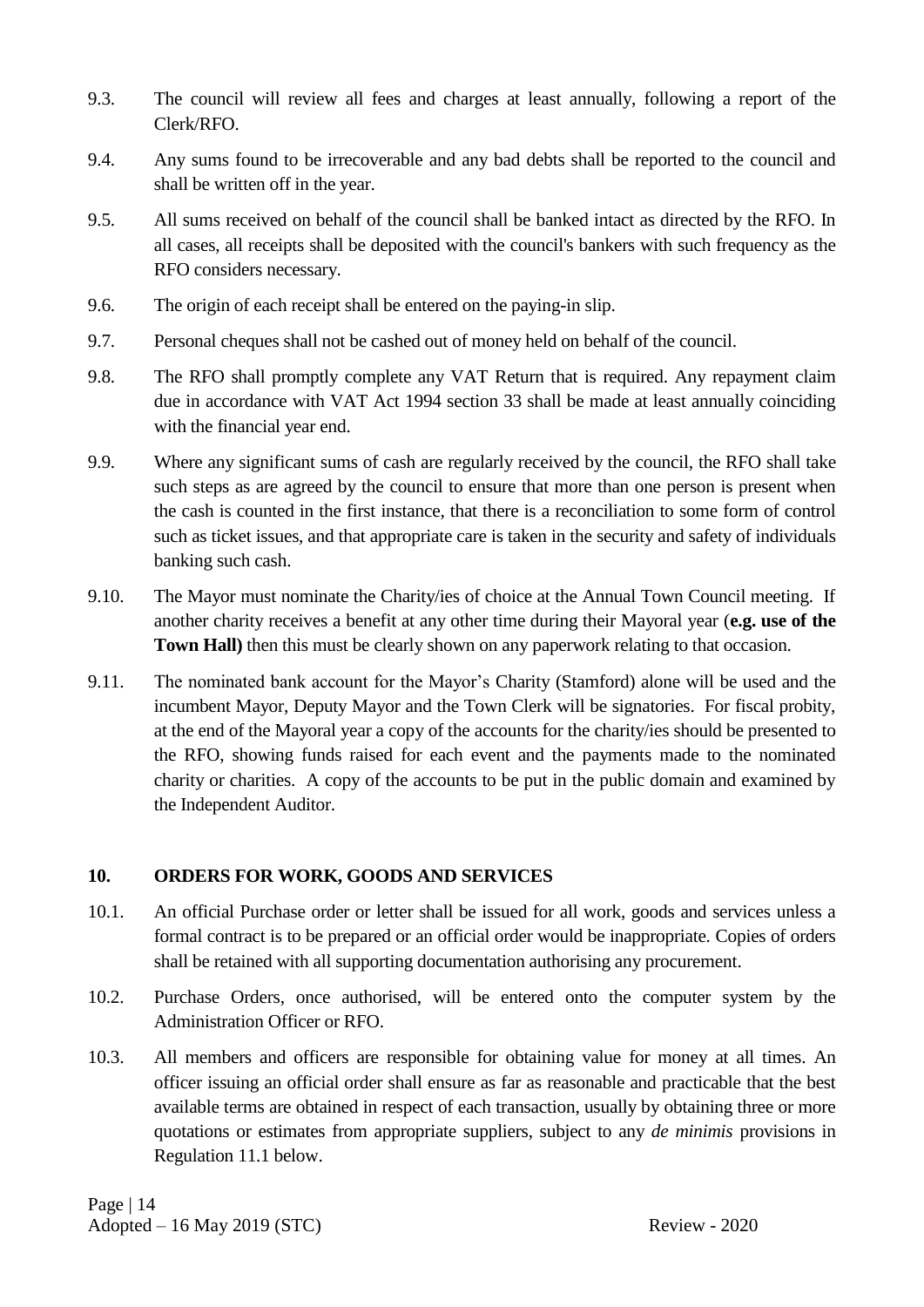- 10.4. A member may not issue an official order or make any contract on behalf of the council.
- 10.5. The RFO shall verify the lawful nature of any proposed purchase before the issue of any order, and in the case of new or infrequent purchases or payments, the RFO shall ensure that the statutory authority shall be reported to the meeting at which the order is approved so that the minutes can record the power being used.

# <span id="page-16-0"></span>**11. CONTRACTS**

- 11.1. Procedures as to contracts are laid down as follows:
	- a. Every contract shall comply with these financial regulations, and no exceptions shall be made otherwise than in an emergency provided that this regulation need not apply to contracts which relate to items (i) to (vi) below:
		- i. for the supply of gas, electricity, water, sewerage and telephone services;
		- ii. for specialist services such as are provided by solicitors, accountants, surveyors and planning consultants;
		- iii. for work to be executed or goods or materials to be supplied which consist of repairs to or parts for existing machinery or equipment or plant;
		- iv. for work to be executed or goods or materials to be supplied which constitute an extension of an existing contract by the council;
		- v. for additional audit work of the external auditor up to an estimated value of £500 (in excess of this sum the Clerk/RFO shall act after consultation with the Chairman and Vice Chairman of Finance Committee); and
		- vi. for goods or materials proposed to be purchased which are proprietary articles and / or are only sold at a fixed price.
	- b. Where the council intends to procure or award a public supply contract, public service contract or public works contract as defined by The Public Contracts Regulations 2015 ("the Regulations") which is valued at  $£25,000$  or more, the council shall comply with the relevant requirements of the Regulations<sup>2</sup>.
	- c. The full requirements of The Regulations, as applicable, shall be followed in respect of the tendering and award of a public supply contract, public service contract or public works contract which exceed thresholds in The Regulations set by the Public Contracts Directive 2014/24/EU (which may change from time to time)<sup>3</sup>.

1

<sup>&</sup>lt;sup>2</sup> The Regulations require councils to use the Contracts Finder website to advertise contract opportunities, set out the procedures to be followed in awarding new contracts and to publicise the award of new contracts. <sup>3</sup> Thresholds currently applicable are:

a. For public supply and public service contracts 209,000 Euros (£164,176)

b. For public works contracts 5,225,000 Euros (£4,104,394)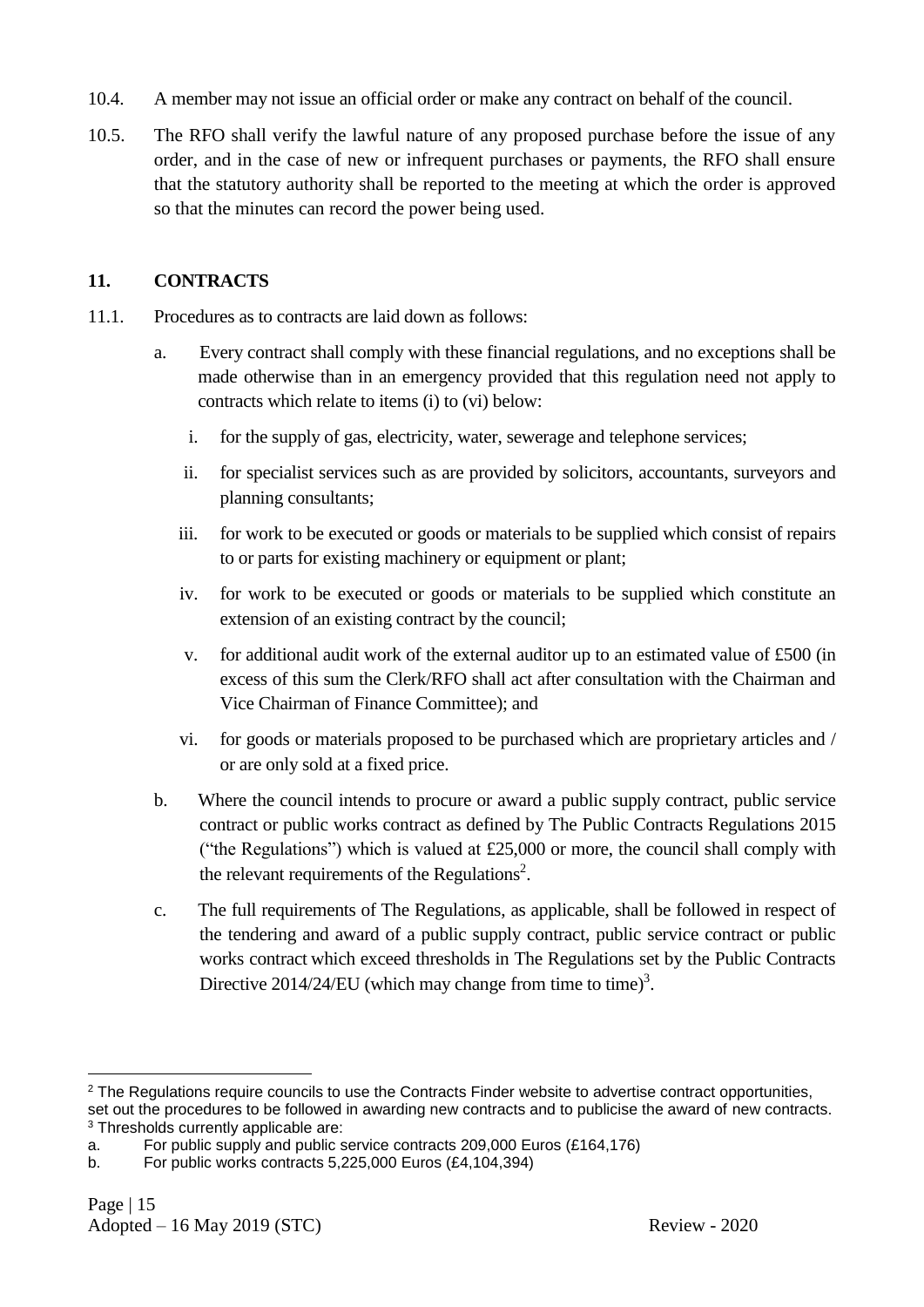- d. When applications are made to waive financial regulations relating to contracts to enable a price to be negotiated without competition the reason shall be embodied in a recommendation to the council.
- e. Such invitation to tender shall state the general nature of the intended contract and the Clerk shall obtain the necessary technical assistance to prepare a specification in appropriate cases. The invitation shall in addition state that tenders must be addressed to the Clerk in the ordinary course of post. Each tendering firm shall be supplied with a specifically marked envelope in which the tender is to be sealed and remain sealed until the prescribed date for opening tenders for that contract.
- f. All sealed tenders shall be opened at the same time on the prescribed date by the Clerk in the presence of at least one member of council.
- g. Any invitation to tender issued under this regulation shall be subject to Standing Orders 4 and shall refer to the terms of the Bribery Act 2010.
- h. When it is to enter into a contract of less than  $£25,000$  in value for the supply of goods or materials or for the execution of works or specialist services other than such goods, materials, works or specialist services as are excepted as set out in paragraph (a) the Clerk or RFO shall obtain 3 quotations (priced descriptions of the proposed supply); where the value is below [£3,000] and above [£100] the Clerk or RFO shall strive to obtain 3 estimates. Otherwise, Regulation 10.3 above shall apply.
	- i. The council shall not be obliged to accept the lowest or any tender, quote or estimate.
	- j. Should it occur that the council, or duly delegated committee, does not accept any tender, quote or estimate, the work is not allocated and the council requires further pricing, provided that the specification does not change, no person shall be permitted to submit a later tender, estimate or quote who was present when the original decision making process was being undertaken.

# <span id="page-17-0"></span>**12. PAYMENTS UNDER CONTRACTS FOR BUILDING OR OTHER CONSTRUCTION WORKS (PUBLIC WORKS CONTRACTS)**

- 12.1. Payments on account of the contract sum shall be made within the time specified in the contract by the RFO upon authorised certificates of the architect or other consultants engaged to supervise the contract (subject to any percentage withholding as may be agreed in the particular contract).
- 12.2. Where contracts provide for payment by instalments the RFO shall maintain a record of all such payments. In any case where it is estimated that the total cost of work carried out under a contract, excluding agreed variations, will exceed the contract sum of 5% or more a report shall be submitted to the council.

<sup>1</sup> <sup>4</sup> Stamford Town Council Standing Order 18d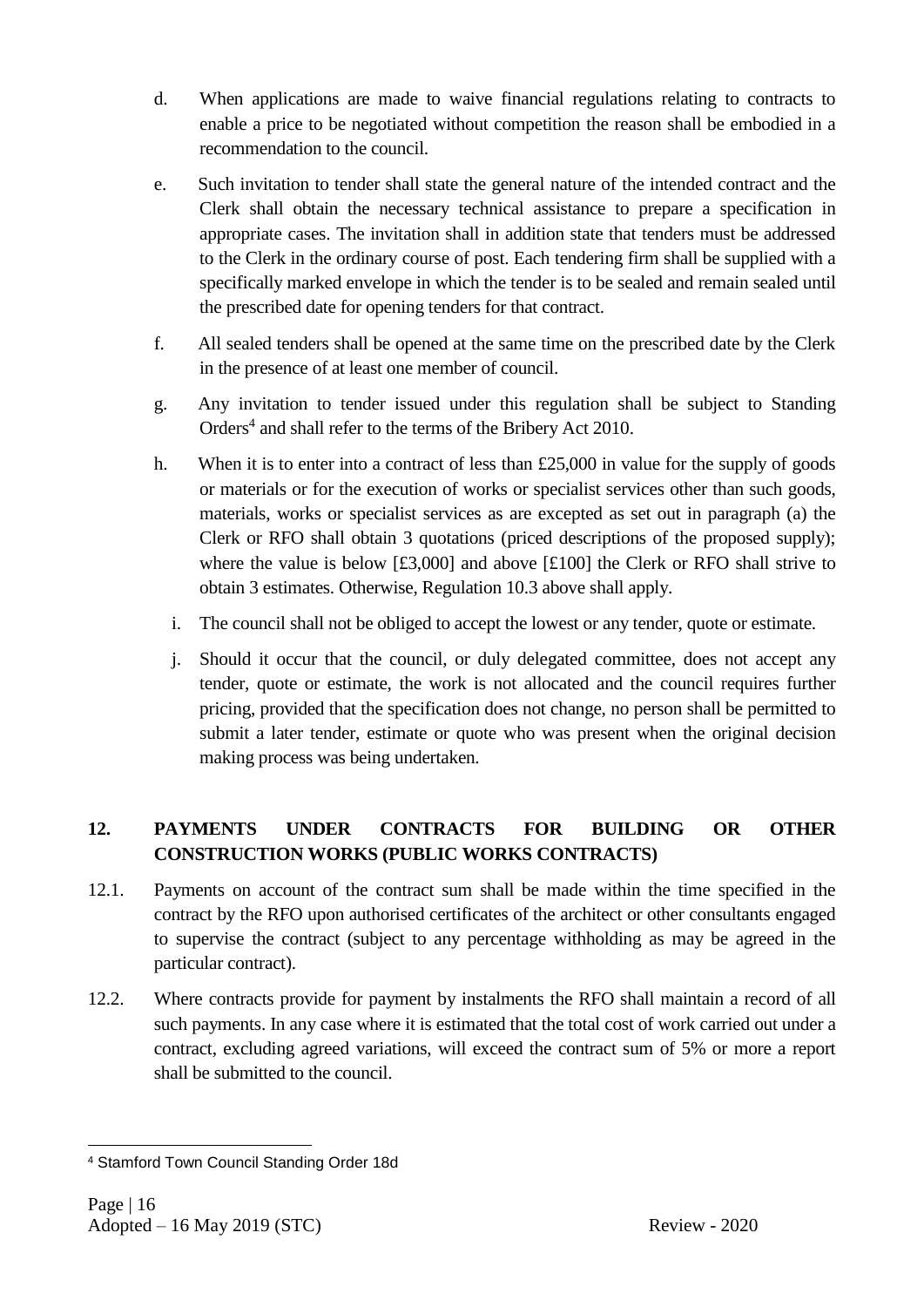12.3. Any variation to a contract or addition to or omission from a contract must be approved by the council and Clerk to the contractor in writing, the council being informed where the final cost is likely to exceed the financial provision.]

# <span id="page-18-0"></span>**13. STORES AND EQUIPMENT**

- 13.1. The officer in charge of each section shall be responsible for the care and custody of stores and equipment in that section.
- 13.2. Delivery notes shall be obtained in respect of all goods received into store or otherwise delivered and goods must be checked as to order and quality at the time delivery is made.
- 13.3. Stocks shall be kept at the minimum levels consistent with operational requirements.
- 13.4. The RFO shall be responsible for periodic checks of stocks and stores at least annually.

# <span id="page-18-1"></span>**14. ASSETS, PROPERTIES AND ESTATES**

- 14.1. The Clerk shall make appropriate arrangements for the custody of all title deeds and Land Registry Certificates of properties held by the council. The RFO shall ensure a record is maintained of all properties held by the council, recording the location, extent, plan, reference, purchase details, nature of the interest, tenancies granted, rents payable and purpose for which held in accordance with Accounts and Audit Regulations. A minimum value level of £250 is set for any asset acquired to be recorded in the Register of Assets. Any item below this will be noted within the appropriate minutes.
- 14.2. No tangible moveable property shall be purchased or otherwise acquired, sold, leased or otherwise disposed of, without the authority of the council, together with any other consents required by law, save where the estimated value of any one item of tangible movable property does not exceed £250.
- 14.3. No real property (interests in land) shall be sold, leased or otherwise disposed of without the authority of the council, together with any other consents required by law. In each case a report in writing shall be provided to council in respect of valuation and surveyed condition of the property (including matters such as planning permissions and covenants) together with a proper business case (including an adequate level of consultation with the electorate).
- 14.4. No real property (interests in land) shall be purchased or acquired without the authority of the full council. In each case a report in writing shall be provided to council in respect of valuation and surveyed condition of the property (including matters such as planning permissions and covenants) together with a proper business case (including an adequate level of consultation with the electorate).
- 14.5. Subject only to the limit set in Regulation 14.2 above, no tangible moveable property shall be purchased or acquired without the authority of the full council. In each case a report in writing shall be provided to council with a full business case.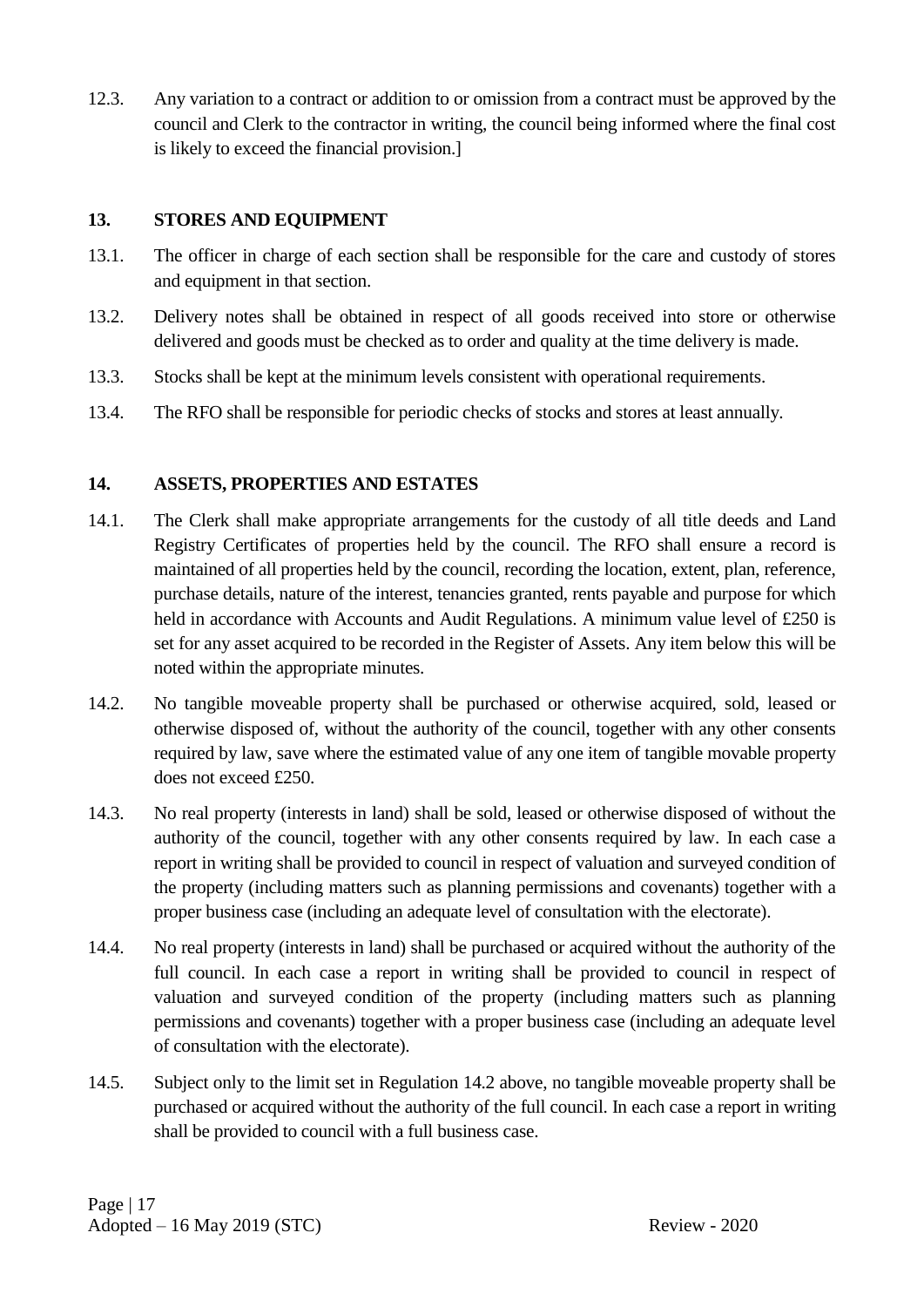14.6. The RFO shall ensure that an appropriate and accurate Register of Assets and Investments is kept up to date. The continued existence of tangible assets shown in the Register shall be verified at least annually, possibly in conjunction with a health and safety inspection of assets.

# <span id="page-19-0"></span>**15. INSURANCE**

- 15.1. Following the annual risk assessment (per Regulation 17), the RFO shall effect all insurances and negotiate all claims on the council's insurers.
- 15.2. The Clerk/RFO shall give prompt notification of all new risks, properties or vehicles which require to be insured and of any alterations affecting existing insurances.
- 15.3. The RFO shall keep a record of all insurances affected by the council and the property and risks covered thereby and annually review it.
- 15.4. The RFO shall be notified of any loss liability or damage or of any event likely to lead to a claim, and shall report these to council at the next available meeting.
- 15.5. All appropriate members and employees of the council shall be included in a suitable form of security or fidelity guarantee insurance which shall cover the maximum risk exposure as determined [annually] by the council, or duly delegated committee.

# <span id="page-19-1"></span>**16. CHARITIES**

16.1. Where the council is sole managing trustee of a charitable body the Clerk shall ensure that separate accounts are kept of the funds held on charitable trusts and separate financial reports made in such form as shall be appropriate, in accordance with Charity Law and legislation, or as determined by the Charity Commission. The Clerk/RFO shall arrange for any audit or independent examination as may be required by Charity Law or any Governing Document.

# <span id="page-19-2"></span>**17. RISK MANAGEMENT**

- 17.1. The council is responsible for putting in place arrangements for the management of risk. The Clerk shall prepare, for approval by the council, risk management policy statements in respect of all activities of the council. Risk policy statements and consequential risk management arrangements shall be reviewed by the council at least annually.
- 17.2. When considering any new activity, the Clerk shall prepare a draft risk assessment including risk management proposals for consideration and adoption by the council.

# <span id="page-19-3"></span>**18. SUSPENSION AND REVISION OF FINANCIAL REGULATIONS**

18.1. It shall be the duty of the council to review the Financial Regulations of the council from time to time. The Clerk shall make arrangements to monitor changes in legislation or proper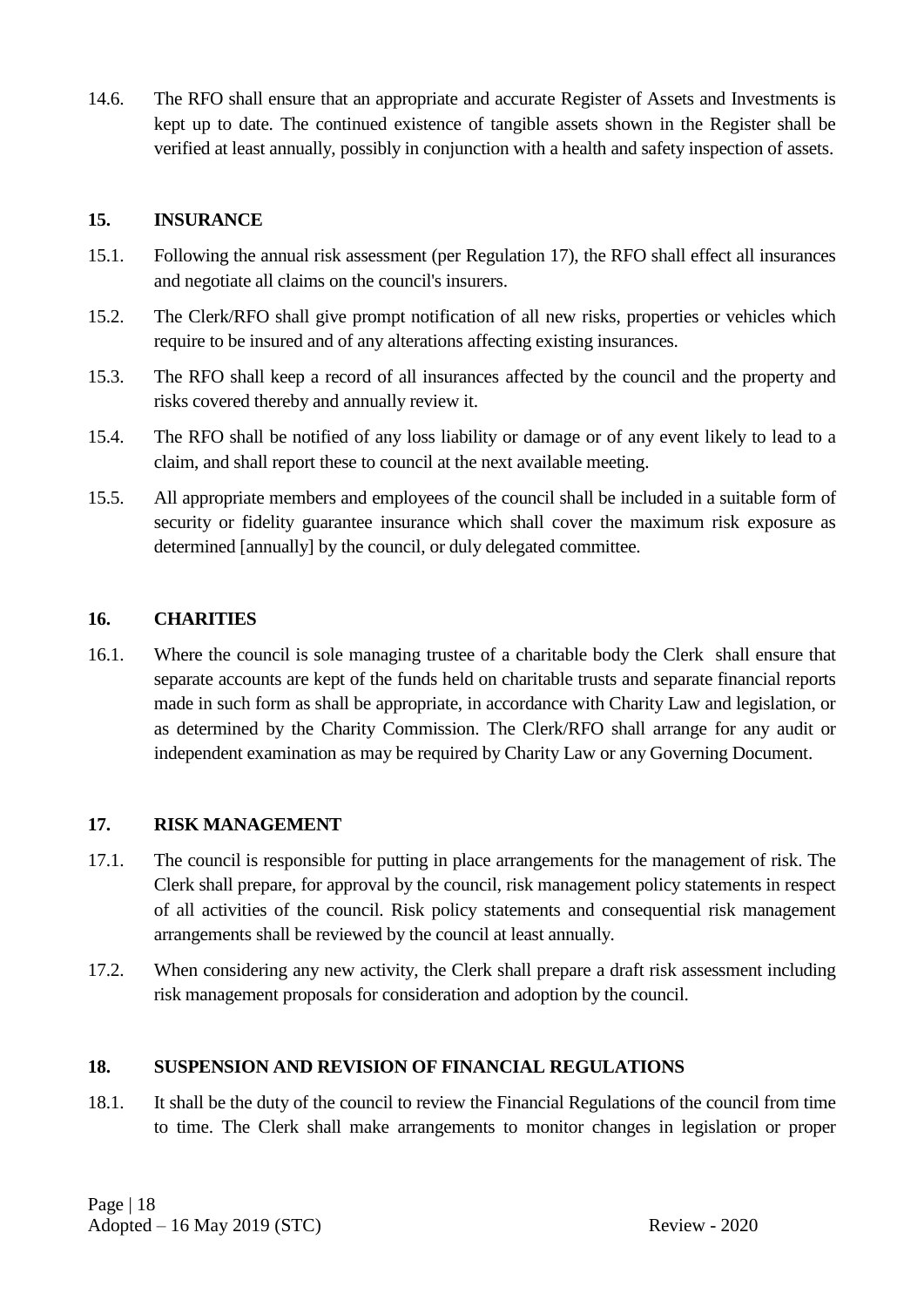practices and shall advise the council of any requirement for a consequential amendment to these Financial Regulations.

18.2. The council may, by resolution of the council duly notified prior to the relevant meeting of council, suspend any part of these Financial Regulations provided that reasons for the suspension are recorded and that an assessment of the risks arising has been drawn up and presented in advance to all members of council.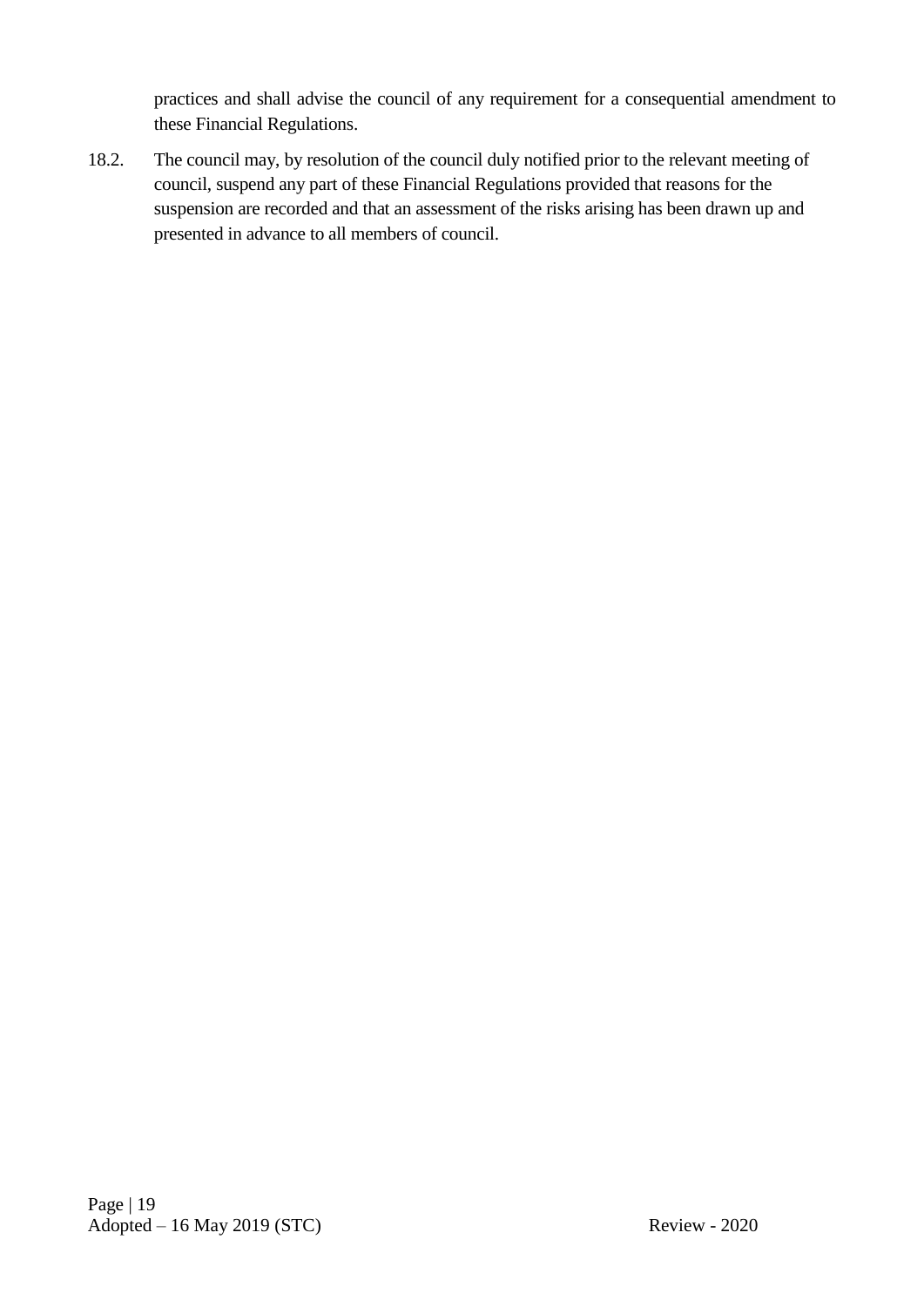

# **STAMFORD TOWN COUNCIL RISK MANAGEMENT POLICY**

# **Policy**

# **1. Introduction**

Risk is an uncertain event or condition that, if it occurs, will have an effect on the achievement of an authority's objectives. Risk management is the process whereby authorities methodically address the risks associated with what they do and the services which they provide. The focus of risk management is to identify what can go wrong and take proportionate steps to a avoid this or successfully manage the consequences and deliver its priorities.

# 2. **Purpose (of the Policy)**

The risk management policy (the policy) forms part of Stamford Town Council's corporate governance and internal control arrangements.

The Policy explains the underlying approach to risk management (and the underpinning regulatory framework). It also outlines key aspects of the risk management process and identifies the main reporting, review and monitoring procedures.

# 3. **Objective (of the Policy)**

This policy establishes the guiding principles that will be used in the identification, assessment and management of the risks facing the Town Council.

The Policy will set the framework to ensure that the management of risks is carried out in accordance with:-

- All relevant legislation;
- Regulatory framework;
- Recommended best practice.

The risk register will be reviewed by the Town Council Finance, Personnel and Assets Committee, Town Clerk/RFO to identify new risks, changes to risk priorities and the adequacy of existing controls.

All staff should be involved appropriately in risk identification and management to ensure that a risk management culture is cascaded throughout the Town Council that their responsibilities for contributing to the overall risk management system is understood.

# 4. **Approach to Risk Management**

The following key principles outline Town Council's approach to risk management:-

• The Finance, Personnel and Assets Committee have responsibility for overseeing risk management for the organisation as a whole at quarterly intervals. Key\* risks will be regularly monitored and evaluated and actions taken in response to changing risks or changes to key risk indicators.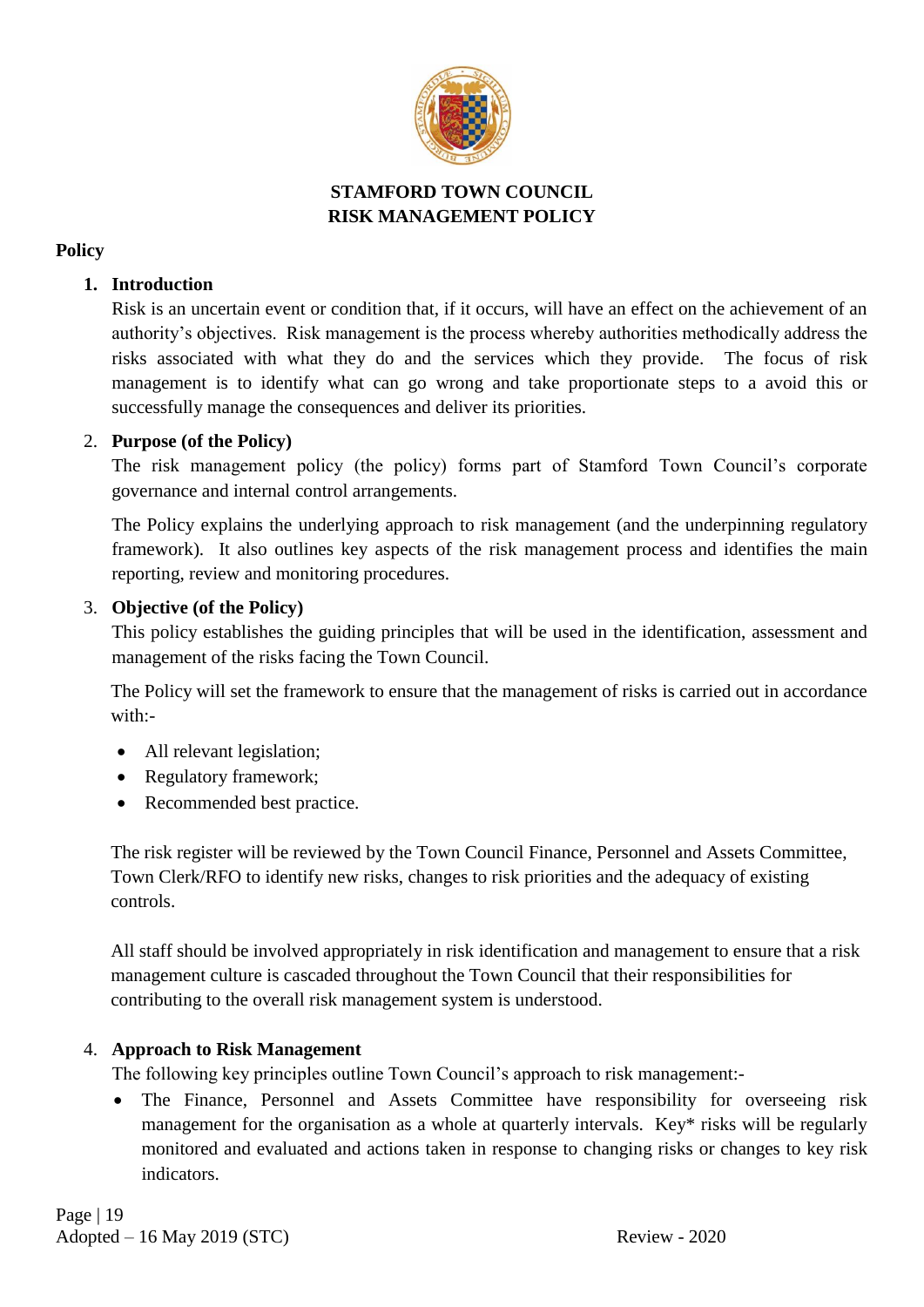• Town Clerk/RFO is committed and empowered to manage risks at all levels.

# 5. **Roles and Responsibilities**

The Finance, Personnel and Asset and Amenities Committee's role is in the overall management of risks:-

- Set the tone and influence the culture of risk management within the organisation, including whether the organisation is 'risk taking' or 'risk averse' both in overall terms and on any specific individual issue or project by determining the acceptable level(s) of risk:
- Approve major decisions affecting the organisation's exposure to risk;
- Satisfy itself that key risks are being adequately and appropriately managed, with the appropriate controls in place and working effectively; and
- Review quarterly, with an overall annual review at the beginning of the financial year, the organisation's approach to risk management.

Town Clerk/RFO will:-

- Take overall responsibility for the administration and implementation of the risk management process, including embedding risk management into the day to day activities of the organisation;
- Embed risk management throughout the organisation with the identification and management of risks being integrated in to management decision making and reporting process.
- Identify and evaluate the significant risks faced by the organisation for consideration by the Town Council; and
- Provide adequate and timely information to the Town Council its committees.

# 6. **Monitoring and Review**

The Finance, Personnel and Asset Committee is responsible for reviewing the appropriateness and effectiveness of internal controls in the in the organisation based on information supplied by Town Clerk/RFO.

As part of this review the Finance, Personnel and Asset Committee will:-

- Regularly review the top 10 risks and any significant changes to any individual risk in the corporate risk register:
- Annually review the Town Council's track record on risk management and internal control including the risks identified and managed during the year;
- Annually consider the risk profile for the coming year and determine whether the current risk control arrangements are likely to be effective;
- Annually review the risk management process, including the robustness of the framework, the culture, information flows and communication and reporting mechanisms.

# **\*Key Risks**

- i. Financial loss of money
- ii. Security fraud, theft, embezzlement
- iii. Property damage to property
- iv. Legal breaking of the Law or being sued
- v. IT failure of IT systems or misuse
- vi. Reputational actions taken could harm the authority's public reputation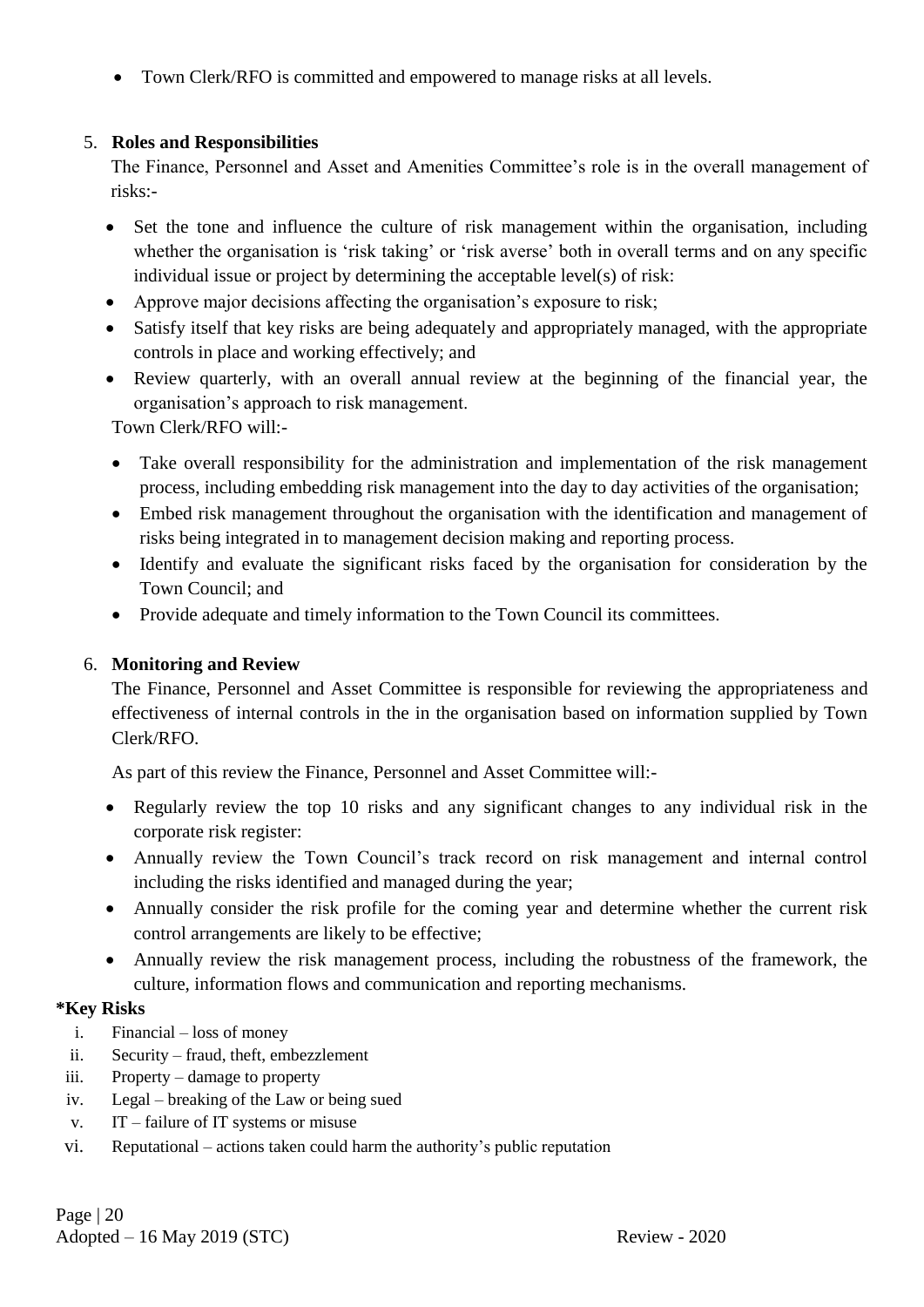

# **1. Introduction**

- 1.1 The Council is expected to carry out an annual assessment of the financial risks it is exposed to and identify any actions it considers necessary to minimise those risks.
- 1.2 The following table attempts to identify the risks involved and recommends the necessary actions. The list is not exhaustive and Council may wish to consider other risks not identified.

| <b>Service Area</b>                                                                                          | <b>Risk</b>                                                                                    | Recommendation                                                                       |  |  |  |  |
|--------------------------------------------------------------------------------------------------------------|------------------------------------------------------------------------------------------------|--------------------------------------------------------------------------------------|--|--|--|--|
| Insurance                                                                                                    | Public Liability (statutory)                                                                   | Continue existing cover $(\text{\pounds}10m)$                                        |  |  |  |  |
|                                                                                                              | <b>Employers Liability (statutory)</b>                                                         | Continue existing cover $(\text{\pounds}10m)$                                        |  |  |  |  |
| Continue existing cover $(\text{\pounds}250K)$<br>Money                                                      |                                                                                                |                                                                                      |  |  |  |  |
| Keep annual cover in line with the formula Total Balances plus 50% Precept. The<br><b>Fidelity Guarantee</b> |                                                                                                |                                                                                      |  |  |  |  |
|                                                                                                              | Audit Commission has recommended that Members be added to this cover.                          |                                                                                      |  |  |  |  |
|                                                                                                              | All Property $-$ to include the removal of any of the archive collections from the<br>Property |                                                                                      |  |  |  |  |
|                                                                                                              |                                                                                                | building. Items must be signed out in the Register of Removal and signed in again by |  |  |  |  |
|                                                                                                              |                                                                                                | the person removing the said item.                                                   |  |  |  |  |
|                                                                                                              |                                                                                                | All IT equipment including laptops taken from the building by employees              |  |  |  |  |
|                                                                                                              | Loss of revenue.                                                                               | $£50,000 - Approximate cost of seeking new temporary office premises should the$     |  |  |  |  |
|                                                                                                              |                                                                                                | Town Council be unable to use the present offices                                    |  |  |  |  |
|                                                                                                              | Officials Indemnity.                                                                           | Continue with existing cover $(\text{\pounds}250K)$                                  |  |  |  |  |
|                                                                                                              | Libel & Slander                                                                                | Libel & Slander - £100,000 or £250,000                                               |  |  |  |  |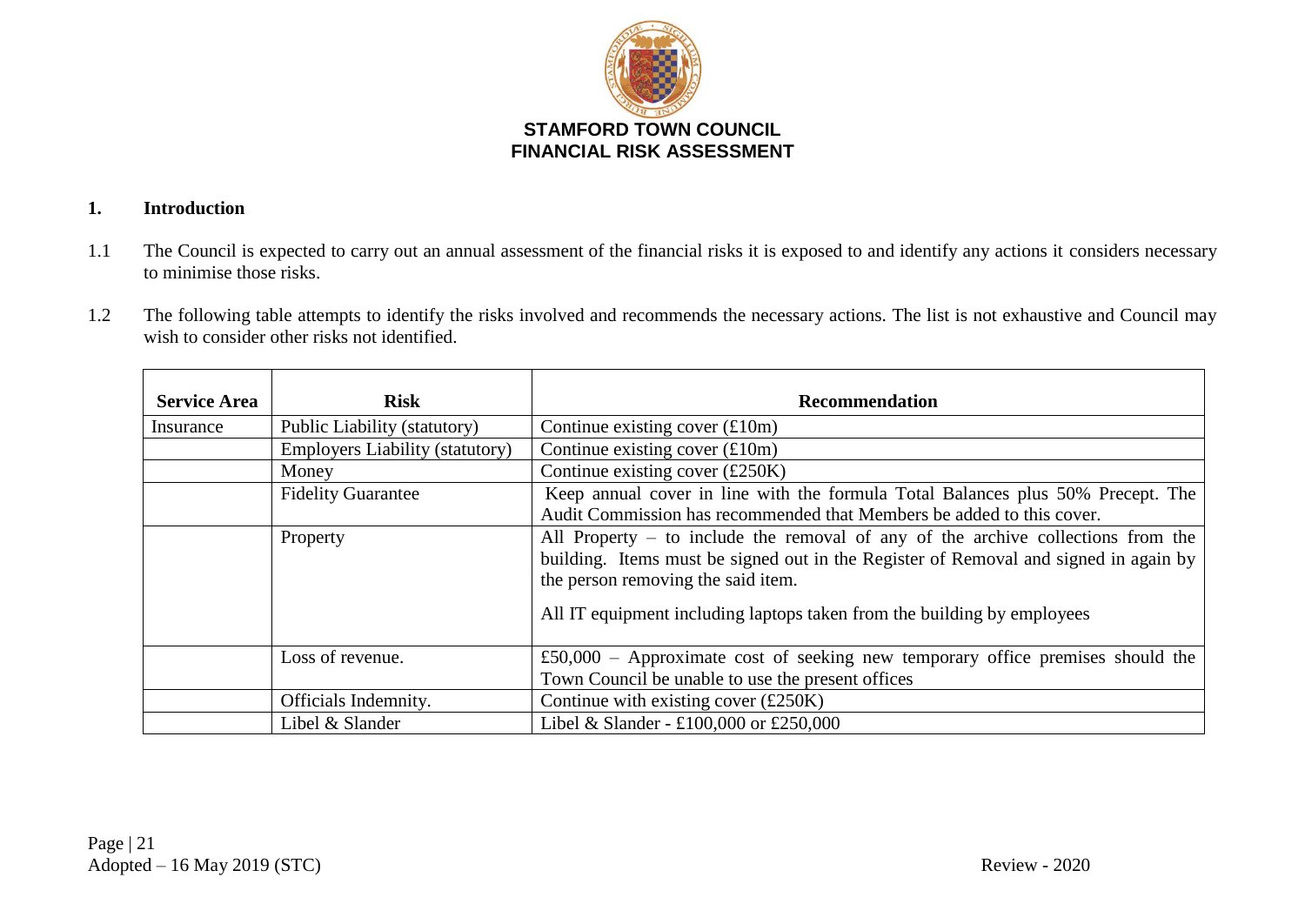

| <b>Service Area</b> | <b>Risk</b>                                 | <b>Recommendation</b>                                                                 |
|---------------------|---------------------------------------------|---------------------------------------------------------------------------------------|
| Insurance contd     | Personal Accident.                          | As per Insurance Cover                                                                |
| Payroll             | Loss of data on PC due to                   | Continue to back up data on weekly basis and continue maintenance agreement with      |
|                     | system fault.                               | Sage.                                                                                 |
|                     |                                             | Also continue to regularly obtain up to date versions of program.                     |
|                     | Loss of services of employee.               | Immediately advertise any vacancy (if permanent loss) and request help from remaining |
|                     |                                             | employees to cover temporary loss.                                                    |
| Administration      | Payment arrangements                        | Continue with requirement to report all payments to Council for approval.             |
|                     |                                             | Continue with requirement for signatories to initial cheque stubs.                    |
|                     |                                             | Continue with requirement to have two signatures for bulk Payments.                   |
|                     |                                             | Continue with two signatures for bank transfers.                                      |
|                     | Reconciliation                              | Continue with bank reconciliation to be carried out on the receipt of each statement. |
|                     | Agency advice                               | Continue with memberships of LALC and SLCC.                                           |
| Allotments          | Increase in net expenditure.                | Review allotment rents bi- annually.                                                  |
|                     | in<br>Constant annual increase              | Consider closing specific site(s) and transfer tenants to others.                     |
|                     | allied<br>expenditure<br>with<br>an         |                                                                                       |
|                     | increase in void plots.                     |                                                                                       |
| Cemetery            | Loss of service of contractor.              | Advertise vacancy immediately.                                                        |
|                     | Loss of adequate space.                     | Not yet an issue.                                                                     |
|                     | <b>Memorial Safety</b>                      | Continue with existing policy to approve all new applications.                        |
|                     | Increase in net expenditure                 | Review fees annually.                                                                 |
| Parks               | Loss of use of play equipment.              | Continue with regular maintenance and safety checks and take unsafe equipment out of  |
|                     |                                             | service until repairs carried out.                                                    |
|                     | Loss of use of Public Toilets               | Require regular maintenance checks.                                                   |
| Precept             | Annual precept not the result of            | Continue to present budget to Special Budget meeting.                                 |
|                     | proper detailed consideration.              |                                                                                       |
|                     | of <sub>1</sub><br>Inadequate<br>monitoring | Continue to regularly consider budget monitoring report (monthly).                    |
|                     | performance.                                |                                                                                       |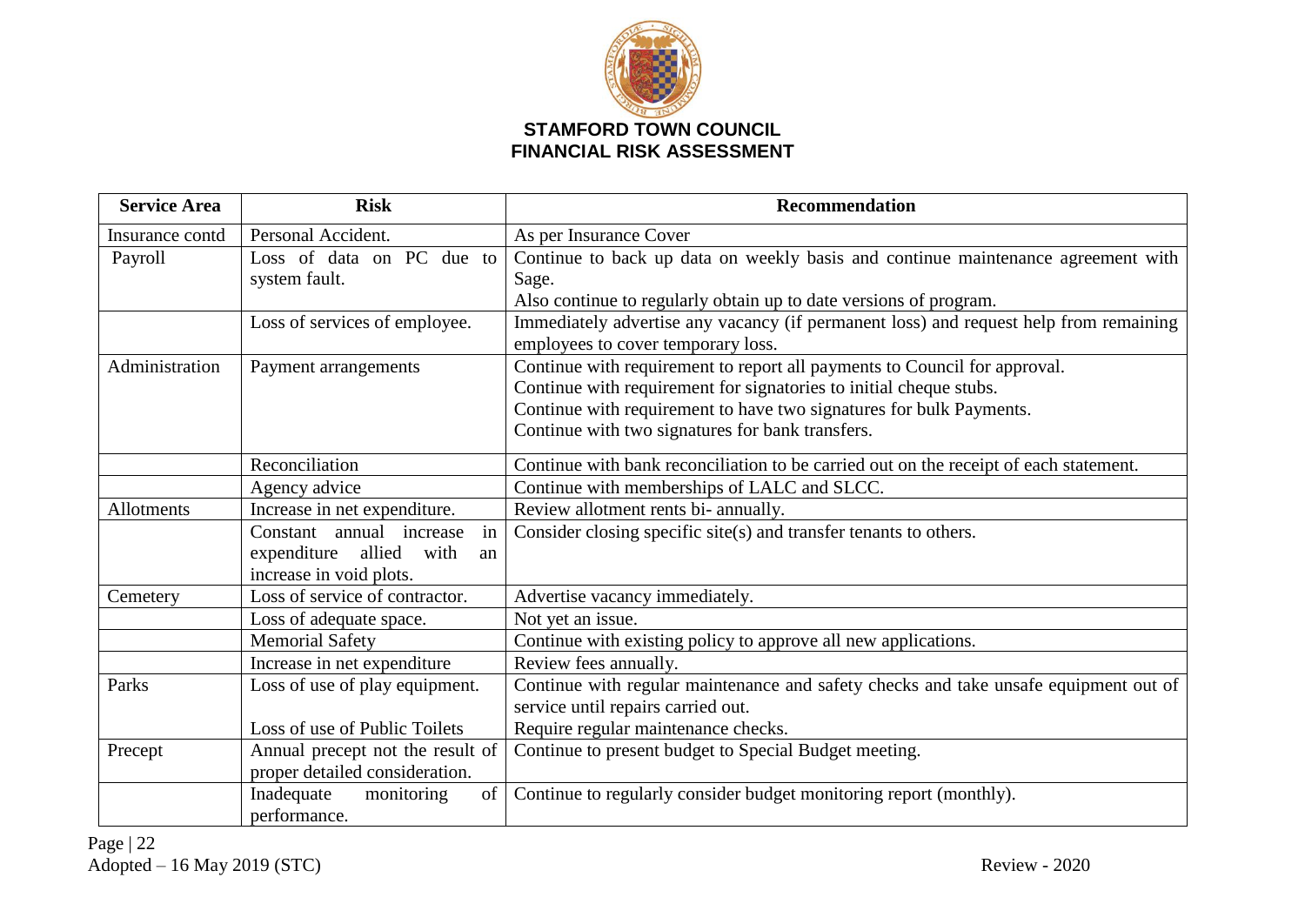

| <b>Service Area</b> | <b>Risk</b>                      | <b>Recommendation</b>                                                                  |
|---------------------|----------------------------------|----------------------------------------------------------------------------------------|
| Precept contd.      | Illegal expenditure.             | Continue to ensure that all expenditure is within legal powers.                        |
| Accounting          | Non-standard<br>and/or<br>non-   | Continue to require adequate, complete and statutory financial records and accounts    |
|                     | compliant records kept.          |                                                                                        |
|                     | Non-compliance with statutory    | Continue to ensure that all accounts and returns are completed and submitted by the    |
|                     | deadlines<br>for<br>the          | deadlines.                                                                             |
|                     | completion/approval/submission   |                                                                                        |
|                     | of accounts and other financial  |                                                                                        |
|                     | returns.                         |                                                                                        |
|                     | Non-compliance with internal     | Appoint internal auditor and continue practice of appointing internal audit committee. |
|                     | audit requirements.              |                                                                                        |
| Contracts           | value for<br>continued<br>Ensure | Approve the practice of seeking tenders for cemetery maintenance and grounds           |
|                     | money coupled with continuity    | maintenance every three years by advertising in local press and issuing specifications |
|                     | of work.                         | and tender documents to contractors expressing an interest.                            |
|                     |                                  | Tenders to be opened all at the same time by the Chairman of the Finance Committee     |
|                     |                                  | and Town Clerk and reported to next available Council meeting.                         |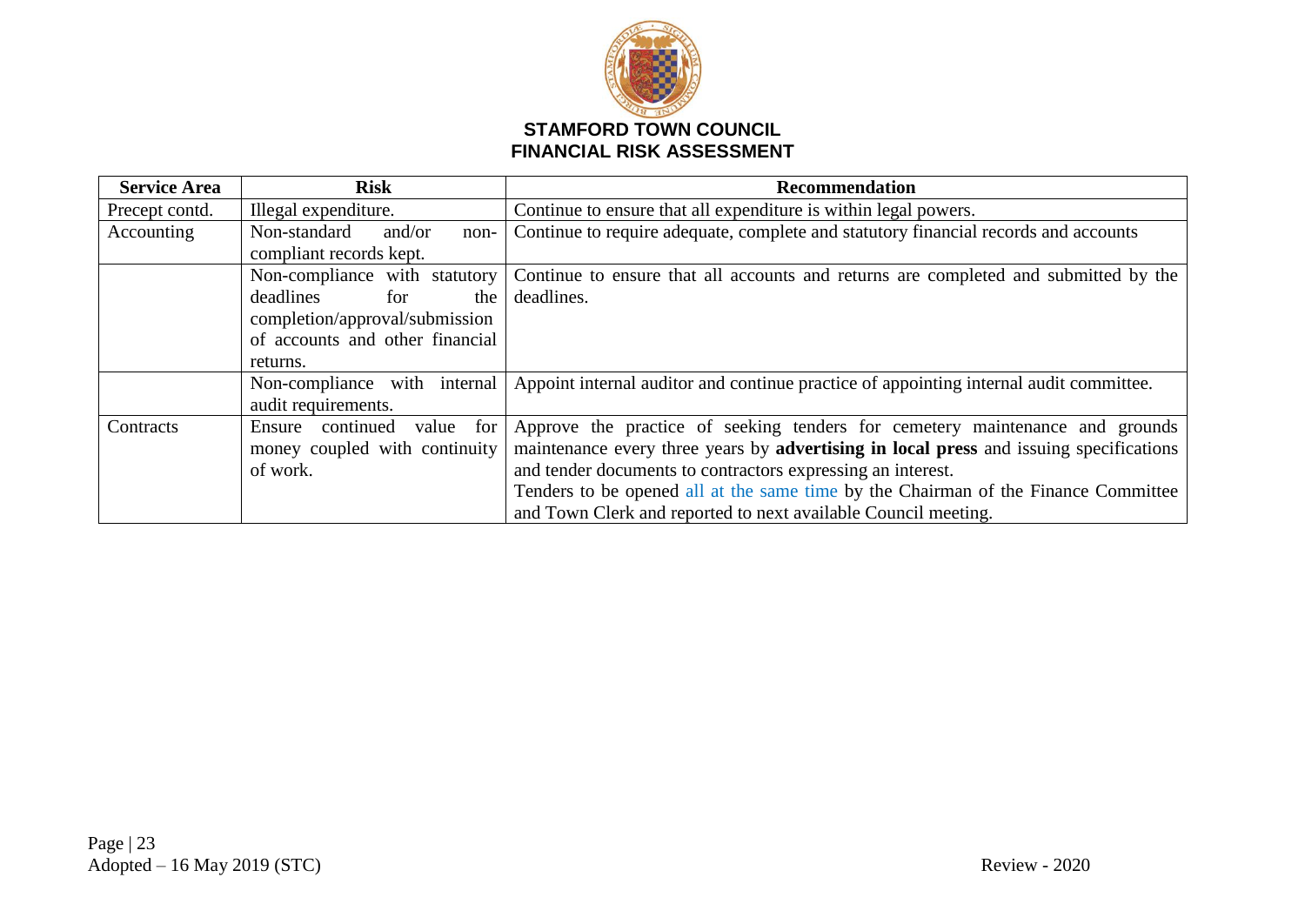

#### **FINANCIAL RISK REGISTER**

# **Risk Assessment Descriptor**

| <b>Impact</b> | Small                 | Moderate short term business<br>impact     | Material business impact $-$<br>short to medium term | Substantial business<br>$impat - immediate$ and<br>lasting effect | Major business impact $-$<br>long term damage |
|---------------|-----------------------|--------------------------------------------|------------------------------------------------------|-------------------------------------------------------------------|-----------------------------------------------|
| Likelihood    | Unlikely but possible | Realistic possibility if not<br>controlled | Likely to happen over a period<br>of time            | Likely in short term                                              | Likely and imminent                           |

| <b>Risk</b> | <b>Impact Analysis</b><br>$(1-5)$                                                                                        | Likelihoo<br>d<br>$(1-5)$ | <b>Gross Risk</b> | <b>Priority</b><br>$(H-M-L)$ | <b>Control</b> | <b>Responsibility</b>                                                                                                                                                                                                                                                                                                                                                                                                                                                                                                                                                                                                | Time -<br>scale  |
|-------------|--------------------------------------------------------------------------------------------------------------------------|---------------------------|-------------------|------------------------------|----------------|----------------------------------------------------------------------------------------------------------------------------------------------------------------------------------------------------------------------------------------------------------------------------------------------------------------------------------------------------------------------------------------------------------------------------------------------------------------------------------------------------------------------------------------------------------------------------------------------------------------------|------------------|
|             | Service interruption due to<br>unexpected extended absence of<br>Town Clerk/RFO, Deptuty<br>Town Clerk and Civic Officer | 3                         | $\overline{2}$    | 6                            | L              | All tasks carried out by the Town Clerk / Deputy<br>Town Clerk should be known in full by at least<br>one other officer.<br>All tasks carried out by the RFO should be known<br>in full by at least one other officer.<br>All bank accounts names/account numbers where<br>any alternative signatory is listed should be<br>recorded. All banking arrangements should be<br>recorded and retained on in a secure safe zone and<br>made known to the Deputy Town Clerk and<br>Chairman of Finance.<br>A current and up to date list of locum personnel<br>should be held and be accessible to Chairman of<br>Finance. | Annual<br>Review |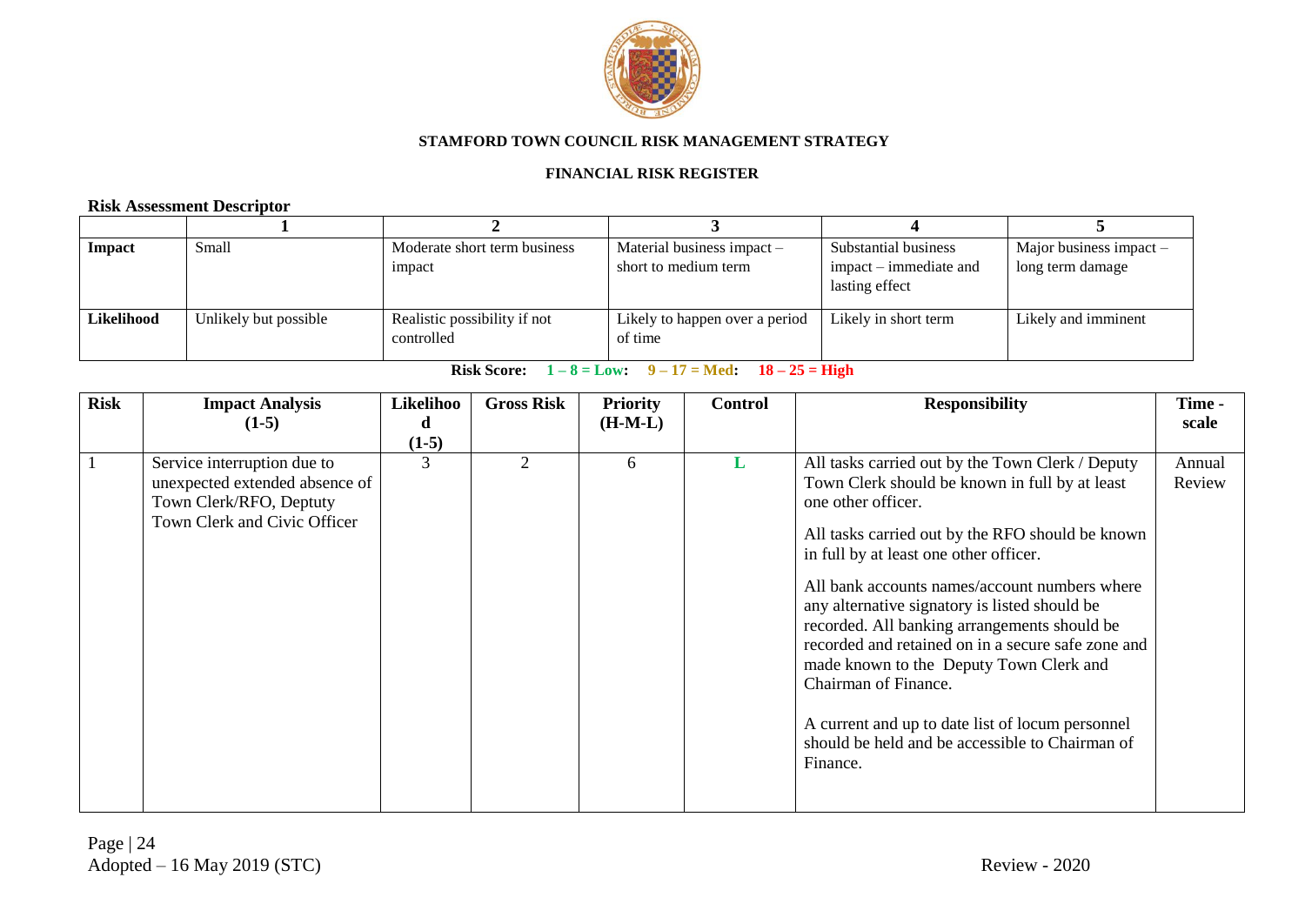

#### **FINANCIAL RISK REGISTER**

# **Risk Assessment Descriptor**

| <b>Impact</b> | Small                 | Moderate short term business<br>impact     | Material business impact $-$<br>short to medium term | Substantial business<br>$impat - immediate$ and<br>lasting effect | Major business impact $-$<br>long term damage |
|---------------|-----------------------|--------------------------------------------|------------------------------------------------------|-------------------------------------------------------------------|-----------------------------------------------|
| Likelihood    | Unlikely but possible | Realistic possibility if not<br>controlled | Likely to happen over a period<br>of time            | Likely in short term                                              | Likely and imminent                           |

| <b>Risk</b>    | <b>Impact Analysis</b><br>$(1-5)$                                                                                    | Likelihoo<br>d<br>$(1-5)$ | <b>Gross Risk</b>           | <b>Priority</b><br>$(H-M-L)$ | <b>Control</b> | <b>Responsibility</b>                                                                                                                                                                                                                                                                                                                                                                                                                                                                                                                                                                                                                                                                                                                                                                     | Time -<br>scale |
|----------------|----------------------------------------------------------------------------------------------------------------------|---------------------------|-----------------------------|------------------------------|----------------|-------------------------------------------------------------------------------------------------------------------------------------------------------------------------------------------------------------------------------------------------------------------------------------------------------------------------------------------------------------------------------------------------------------------------------------------------------------------------------------------------------------------------------------------------------------------------------------------------------------------------------------------------------------------------------------------------------------------------------------------------------------------------------------------|-----------------|
| $\overline{2}$ | Loss or damage by fire, water,<br>wind, vandalism or act of God<br>of Council buildings, property<br>or fixed assets | 3                         | $\mathcal{D}_{\mathcal{L}}$ | 6                            | L              | Appropriate insurance cover should be held for all<br>council premises.<br>Insurance requirements should be reviewed annually.<br><b>Action: Town Clerk</b><br>Appropriate checks, inspections of council properties<br>are carried out on a regular basis of all Town Council's<br>properties and Amenity Areas. Action: Town Clerk/<br>Deputy Town Clerk/ Administration Officer<br>A comprehensive list of all council properties and key<br>holders should be maintained and issued to appropriate<br>Councillors for information together with the<br>emergency contact number. Security alarms fitted to<br>some areas and CCTV. Action: Town Clerk<br>A separate Key Legend where Amenity Area keys are<br>located should be established. Action: Town Clerk<br>/Deputy Town Clerk | Annually        |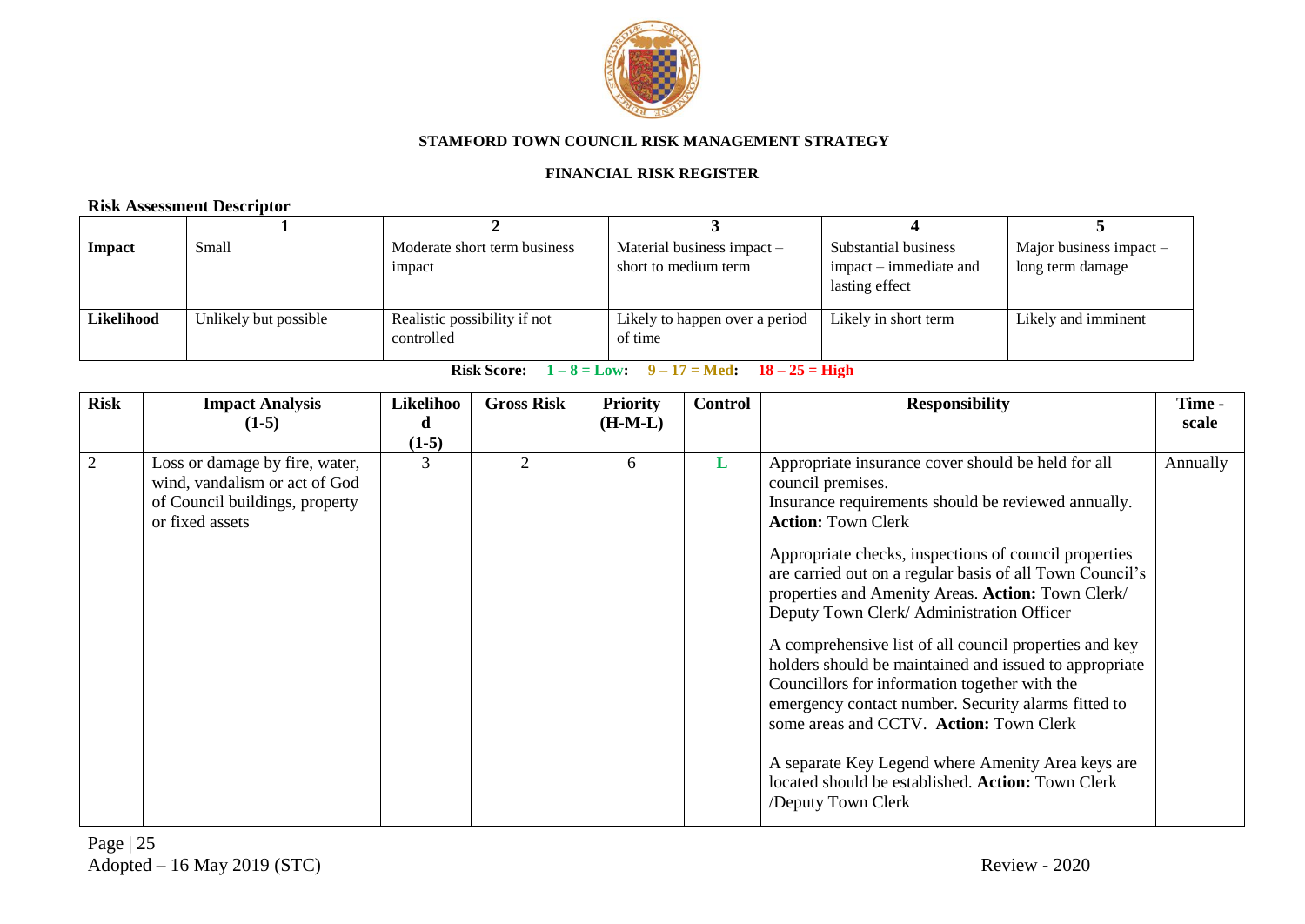

#### **FINANCIAL RISK REGISTER**

# **Risk Assessment Descriptor**

| Impact     | Small                 | Moderate short term business<br>impact     | Material business impact $-$<br>short to medium term | Substantial business<br>impact – immediate and<br>lasting effect | Major business impact $-$<br>long term damage |
|------------|-----------------------|--------------------------------------------|------------------------------------------------------|------------------------------------------------------------------|-----------------------------------------------|
| Likelihood | Unlikely but possible | Realistic possibility if not<br>controlled | Likely to happen over a period<br>of time            | Likely in short term                                             | Likely and imminent                           |

| 2a             | Hire of the Town Hall and other<br>open spaces                                           | 2              | $\mathcal{D}_{\mathcal{A}}$ | L | Hire of Town Council facilities for social functions<br>and meetings regulated by hire agreements signed in<br>advance of any event. Action: Civic Officer<br>Council facility users must abide by the terms and<br>conditions laid down. Pre-booking forms issued and<br>signed to reserve a facility and a record held in the<br>main office on a wall planner of all events in the<br>Amenities areas Town Hall and Civic Events will be<br>recorded in the main diary and the Civic Officers<br>Diary. Action: Civic Officer / Administration Officer | Weekly   |
|----------------|------------------------------------------------------------------------------------------|----------------|-----------------------------|---|-----------------------------------------------------------------------------------------------------------------------------------------------------------------------------------------------------------------------------------------------------------------------------------------------------------------------------------------------------------------------------------------------------------------------------------------------------------------------------------------------------------------------------------------------------------|----------|
| 2 <sub>b</sub> | Historical Artefacts &<br>Archives, Regalias, Books,<br><b>Collections and Paintings</b> | $\overline{2}$ |                             | L | Review catalogue of all collections<br><b>Action:</b> Town Clerk / Archivist                                                                                                                                                                                                                                                                                                                                                                                                                                                                              | Annually |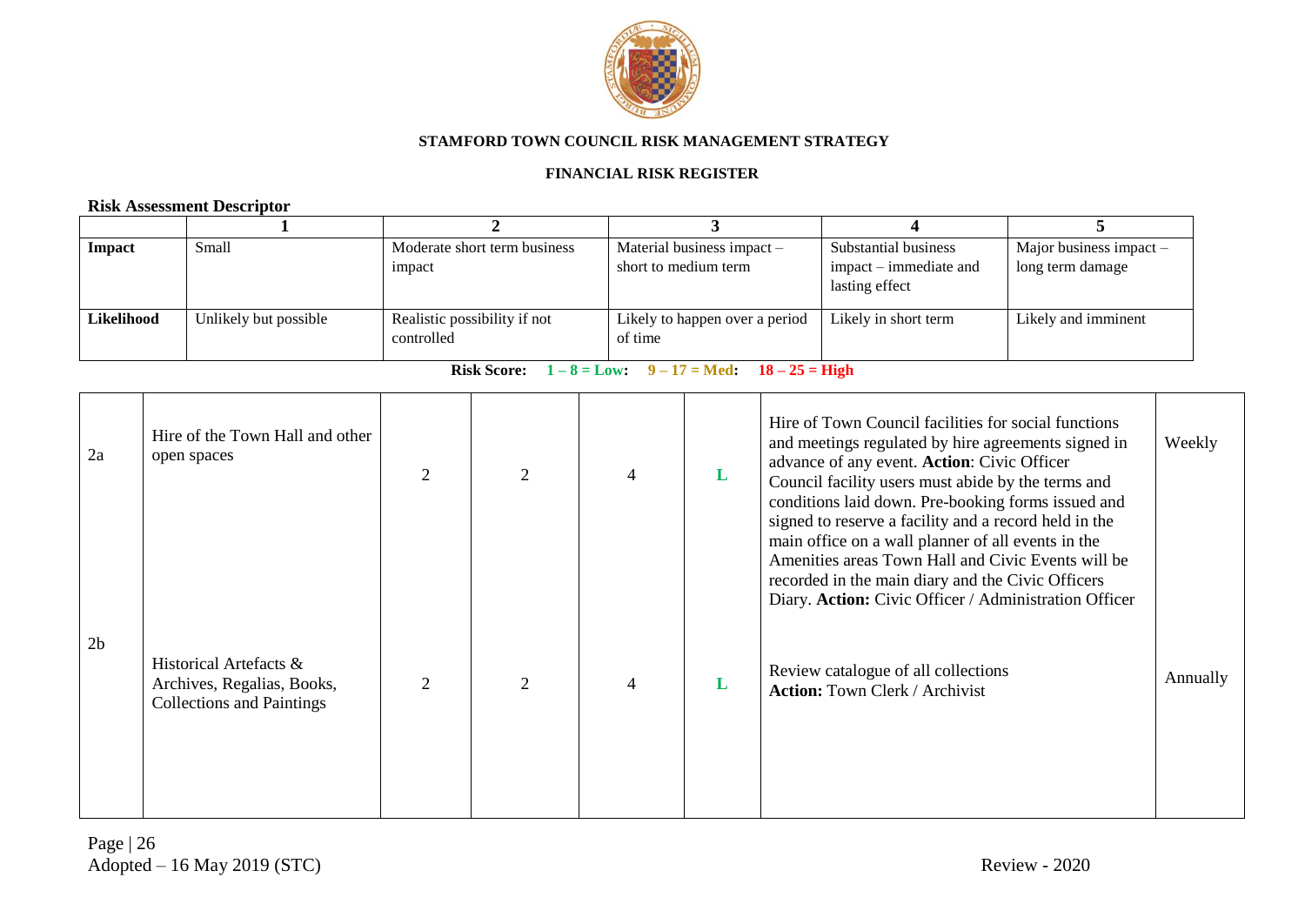

#### **FINANCIAL RISK REGISTER**

# **Risk Assessment Descriptor**

| <b>Impact</b> | Small                 | Moderate short term business<br>impact     | Material business impact –<br>short to medium term | Substantial business<br>$impact - immediate$ and<br>lasting effect | Major business impact $-$<br>long term damage |
|---------------|-----------------------|--------------------------------------------|----------------------------------------------------|--------------------------------------------------------------------|-----------------------------------------------|
| Likelihood    | Unlikely but possible | Realistic possibility if not<br>controlled | Likely to happen over a period<br>of time          | Likely in short term                                               | Likely and imminent                           |

| <b>Risk</b> | <b>Impact Analysis</b><br>$(1-5)$                                               | Likelihood<br>$(1-5)$ | Gross<br><b>Risk</b>        | <b>Priority</b><br>$(H-M-L)$ | <b>Control</b> | <b>Responsibility</b>                                                                                                                                                                                                                                                                                                                                                                                                          | Time -<br>scale     |
|-------------|---------------------------------------------------------------------------------|-----------------------|-----------------------------|------------------------------|----------------|--------------------------------------------------------------------------------------------------------------------------------------------------------------------------------------------------------------------------------------------------------------------------------------------------------------------------------------------------------------------------------------------------------------------------------|---------------------|
| 3           | Authorisation and control of<br>supply of goods and services to<br>the Council. | 3                     |                             | 3                            | L              | Supply of all goods and services regulated by the<br>Council's Financial Regulations and controlled by<br>the Town Clerk/RFO.<br>Where necessary goods supplied against fixed<br>offer price or written quotation and supported by<br>the associated Committee Minute and Purchase<br>Order issued. Goods received and invoices<br>checked Administration Officer and verified by<br>Town Clerk/RFO. Action: All Officers/ FPA | Monthly             |
| 3a          | Payment of invoices and BACS<br>approved by Council                             | 3                     | $\mathcal{D}_{\mathcal{L}}$ | 9                            | M              | Payments, whether by cheque or BACS approved<br>by Council against payment schedule prepared by<br>Town Clerk/RFO must be signed by two<br>designated signatories for each transaction.<br>Regular agreed contracted payments to be<br>examined and approved by the Finance<br>Committee. Action: Town Clerk / FPA                                                                                                             | Monthly<br>As above |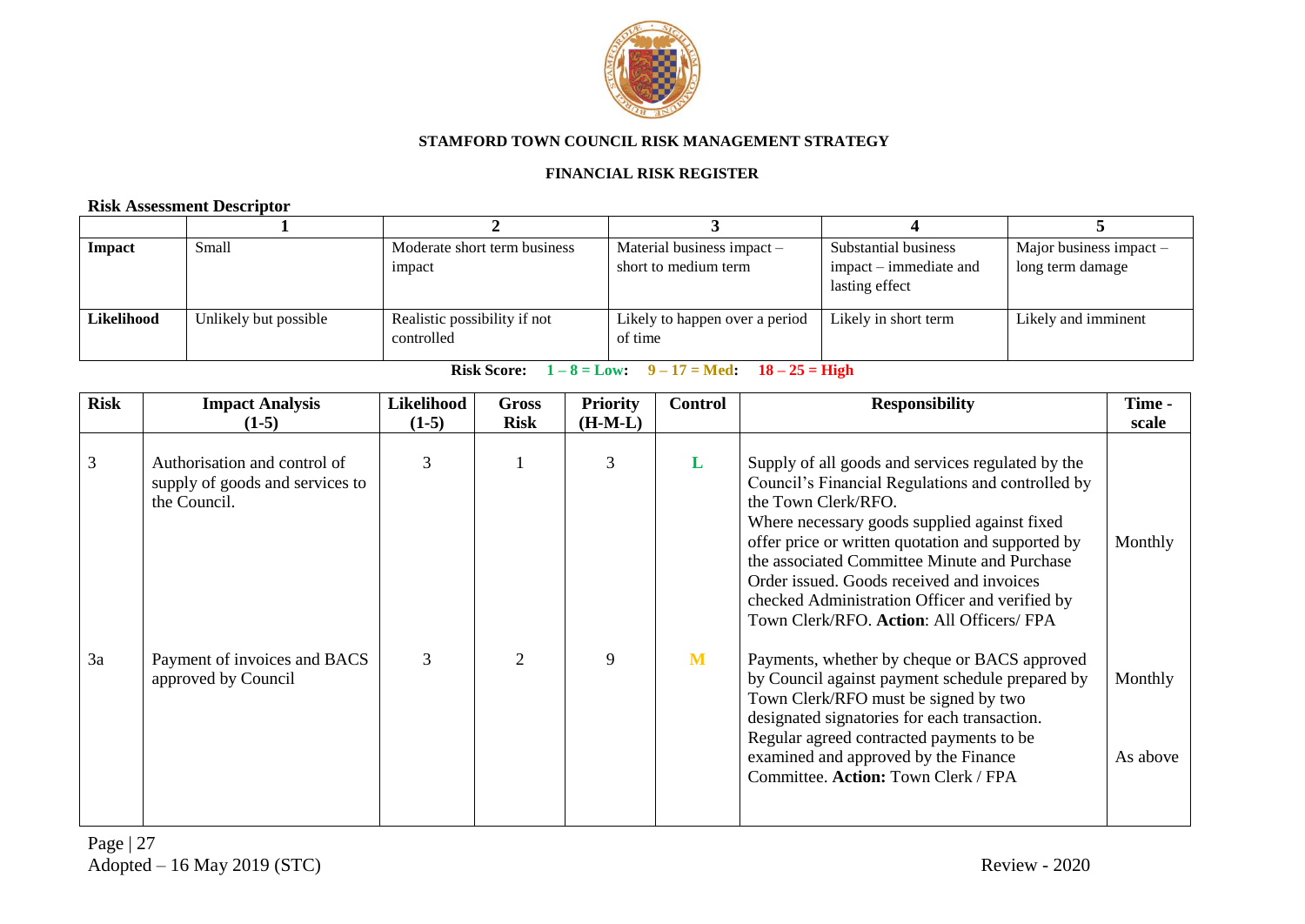

#### **FINANCIAL RISK REGISTER**

# **Risk Assessment Descriptor**

| Impact     | Small                 | Moderate short term business<br>impact     | Material business impact -<br>short to medium term | Substantial business<br>$impact - immediate$ and<br>lasting effect | Major business impact $-$<br>long term damage |
|------------|-----------------------|--------------------------------------------|----------------------------------------------------|--------------------------------------------------------------------|-----------------------------------------------|
| Likelihood | Unlikely but possible | Realistic possibility if not<br>controlled | Likely to happen over a period<br>of time          | Likely in short term                                               | Likely and imminent                           |

| 3 <sub>b</sub> | Petty Cash                       |               |   | M | Items of petty cash expenditure are available for<br>inspection by all members.<br>Petty Cash expenditure certified by either Town<br>Clerk/RFO or Internal audit checking samples are<br>carried out quarterly to ensure compliance with<br>Financial Regs. and that payments are supported<br>by receipts, and approved by the Town Clerk/RFO<br>and VAT is properly accounted. Action: Town<br>Clerk / FPA | Quarterly                  |
|----------------|----------------------------------|---------------|---|---|---------------------------------------------------------------------------------------------------------------------------------------------------------------------------------------------------------------------------------------------------------------------------------------------------------------------------------------------------------------------------------------------------------------|----------------------------|
| 3c             | <b>Regular Contract Payments</b> |               | 6 | L | As approved by Town Council. Inspection<br>conducted annually with independent internal and<br>external auditors. Action: Internal Auditor /<br>External auditor                                                                                                                                                                                                                                              | Quarterly<br>&<br>Annually |
| 3d             | Internal Audit                   | $\mathcal{D}$ | 6 | L | Regular internal checks by the Internal Auditor on<br>all matters of finance                                                                                                                                                                                                                                                                                                                                  |                            |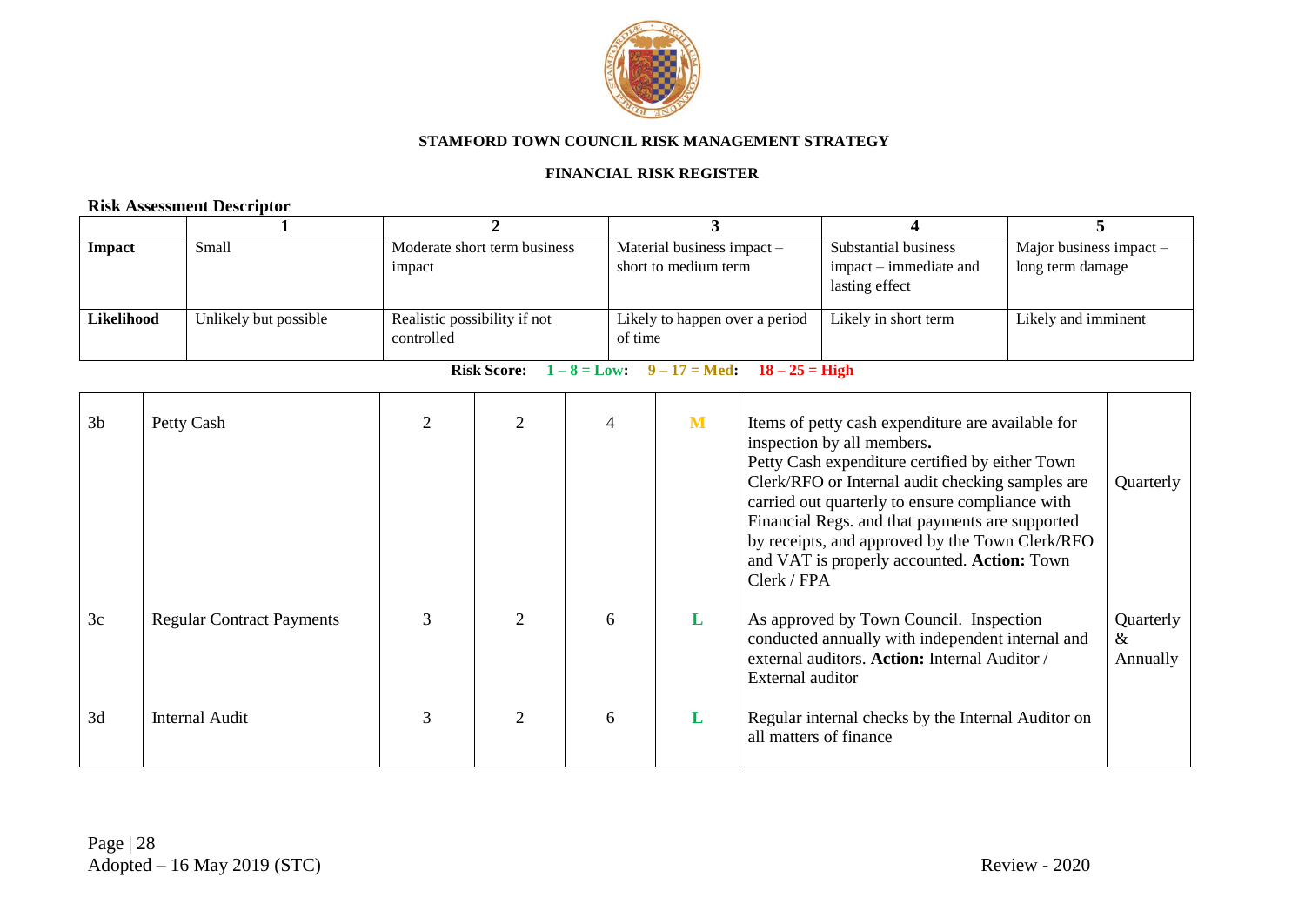

#### **FINANCIAL RISK REGISTER**

# **Risk Assessment Descriptor**

| <b>Impact</b> | Small                 | Moderate short term business<br>impact     | Material business impact $-$<br>short to medium term | Substantial business<br>$impact - immediate$ and<br>lasting effect | Major business impact $-$<br>long term damage |
|---------------|-----------------------|--------------------------------------------|------------------------------------------------------|--------------------------------------------------------------------|-----------------------------------------------|
| Likelihood    | Unlikely but possible | Realistic possibility if not<br>controlled | Likely to happen over a period<br>of time            | Likely in short term                                               | Likely and imminent                           |

| <b>Risk</b> | <b>Impact Analysis</b>                              | <b>Likelihood</b> | <b>Gross</b> | <b>Priority</b> | <b>Control</b> | <b>Responsibility</b>                                                                                                                                                                                                                                                                                                                                                                                                                                                                                                                                                                                                                                                                                                           | Time -scale |
|-------------|-----------------------------------------------------|-------------------|--------------|-----------------|----------------|---------------------------------------------------------------------------------------------------------------------------------------------------------------------------------------------------------------------------------------------------------------------------------------------------------------------------------------------------------------------------------------------------------------------------------------------------------------------------------------------------------------------------------------------------------------------------------------------------------------------------------------------------------------------------------------------------------------------------------|-------------|
|             | $(1-5)$                                             | $(1-5)$           | <b>Risk</b>  | $(H-M-L)$       |                |                                                                                                                                                                                                                                                                                                                                                                                                                                                                                                                                                                                                                                                                                                                                 |             |
| 4           | Banking and Investment<br>arrangements and controls | 3                 | 2            | 6               | L              | <b>Internal:</b> All banking arrangements and changes<br>to banking services approved by Council and<br>recorded in the minutes.<br>Bank accounts operate as set out in Financial<br>Regulations, with two designated councillors<br>signing cheques and BACS Payments and any<br>transfer of funds between Accounts. Transfers<br>between main Business Instant Access bank<br>account and any other accounts held are not<br>permitted unless authorised by two designated<br>councillors and supported by reasoned evidence.<br>Reconciliation of all bank accounts carried out<br>monthly by RFO signed as correct by the Town<br>Clerk before being verified and approved by the<br>Town Council. Action: Town Clerk / FPA | Monthly     |
| 4a          | Investments                                         |                   |              |                 | L              | Investment of cash balances and earmarked funds<br>in high interest accounts or short-term Treasury<br>Deposits with the Council's bankers the sum to be<br>agreed by the Finance.                                                                                                                                                                                                                                                                                                                                                                                                                                                                                                                                              | Quarterly   |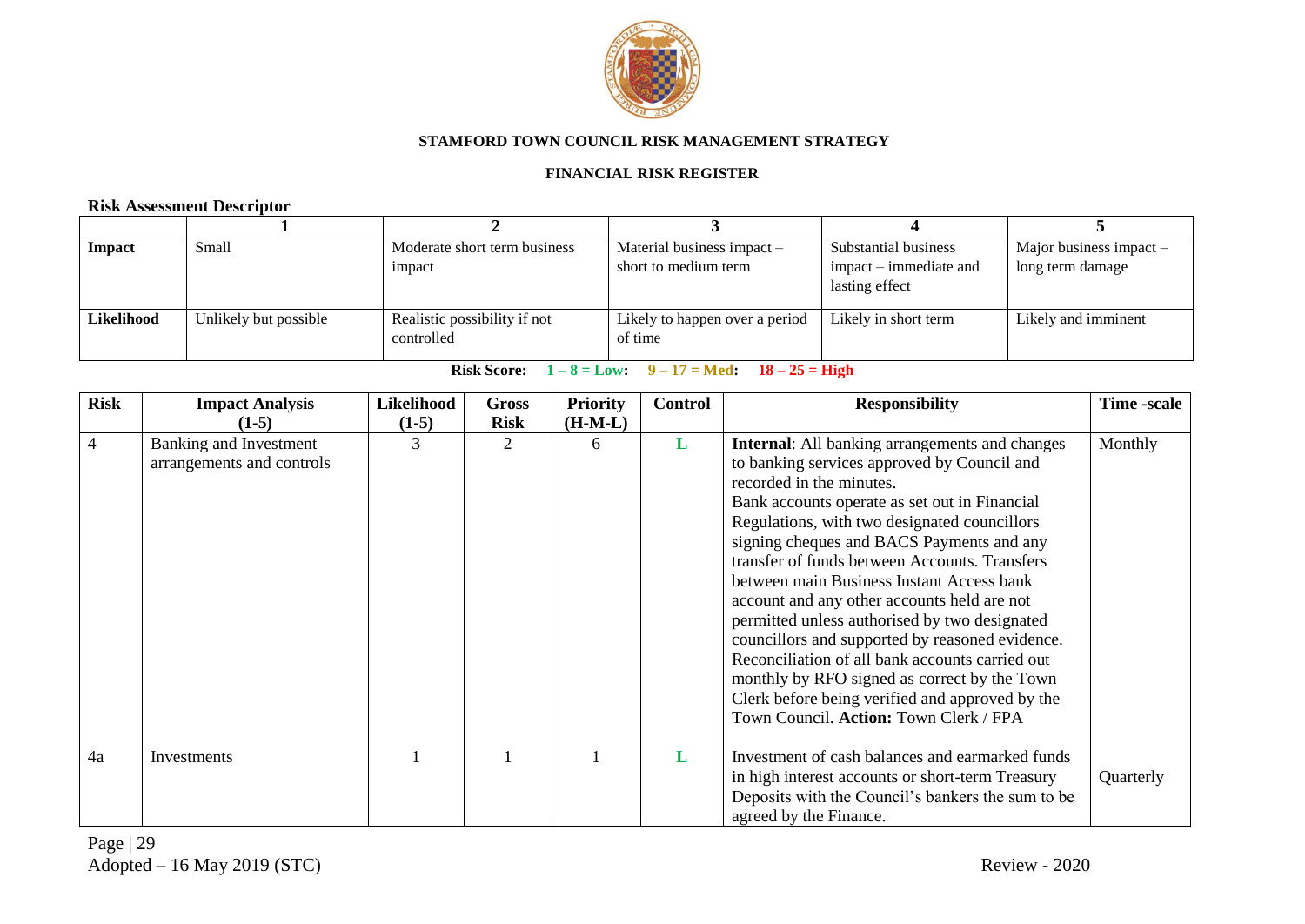

#### **FINANCIAL RISK REGISTER**

# **Risk Assessment Descriptor**

| <b>Impact</b> | Small                 | Moderate short term business<br>impact     | Material business impact –<br>short to medium term | Substantial business<br>$impact - immediate$ and<br>lasting effect | Major business impact $-$<br>long term damage |
|---------------|-----------------------|--------------------------------------------|----------------------------------------------------|--------------------------------------------------------------------|-----------------------------------------------|
| Likelihood    | Unlikely but possible | Realistic possibility if not<br>controlled | Likely to happen over a period<br>of time          | Likely in short term                                               | Likely and imminent                           |

| 4 <sub>b</sub> | Audit                 | 5 | 2                           | 10 | M | <b>External</b><br>An independent External Audit is carried out by an<br>appointed External Auditor on an Annual basis.<br>Council's bankers (Lloyd's TSB) have been asked<br>to advise Town Clerk if any bank account becomes<br>overdrawn or limits exceeded for whatever reason.<br>All changes in banking instructions, mandates etc.<br>to be in writing or e-mail with hard copy kept<br>permanently on file. Action: External Auditor | Annually                 |
|----------------|-----------------------|---|-----------------------------|----|---|----------------------------------------------------------------------------------------------------------------------------------------------------------------------------------------------------------------------------------------------------------------------------------------------------------------------------------------------------------------------------------------------------------------------------------------------|--------------------------|
|                |                       | 3 | $\mathcal{D}_{\mathcal{L}}$ | 6  | L | <b>Internal</b><br>Independent Internal Auditor appointed by Town<br>Council to examine and test the Council's financial<br>procedures submitting a report to the Finance<br>Committee which will accompany the Annual<br>Audit submission. Action: Intl. Auditor                                                                                                                                                                            | Half yearly/<br>Annually |
| 5              | Computer Data Back up |   | $\mathcal{D}_{\mathcal{L}}$ | 2  | L | To provide protection for all the information<br>contained on the STC computer systems, back up<br>taken on a three-times a<br>needs to<br>be<br>week (Tuesday, Wednesday and Friday). The back-<br>ups are removed from the premises. Action: Town<br>Clerk / Deputy Town Clerk                                                                                                                                                             | Three times<br>a week    |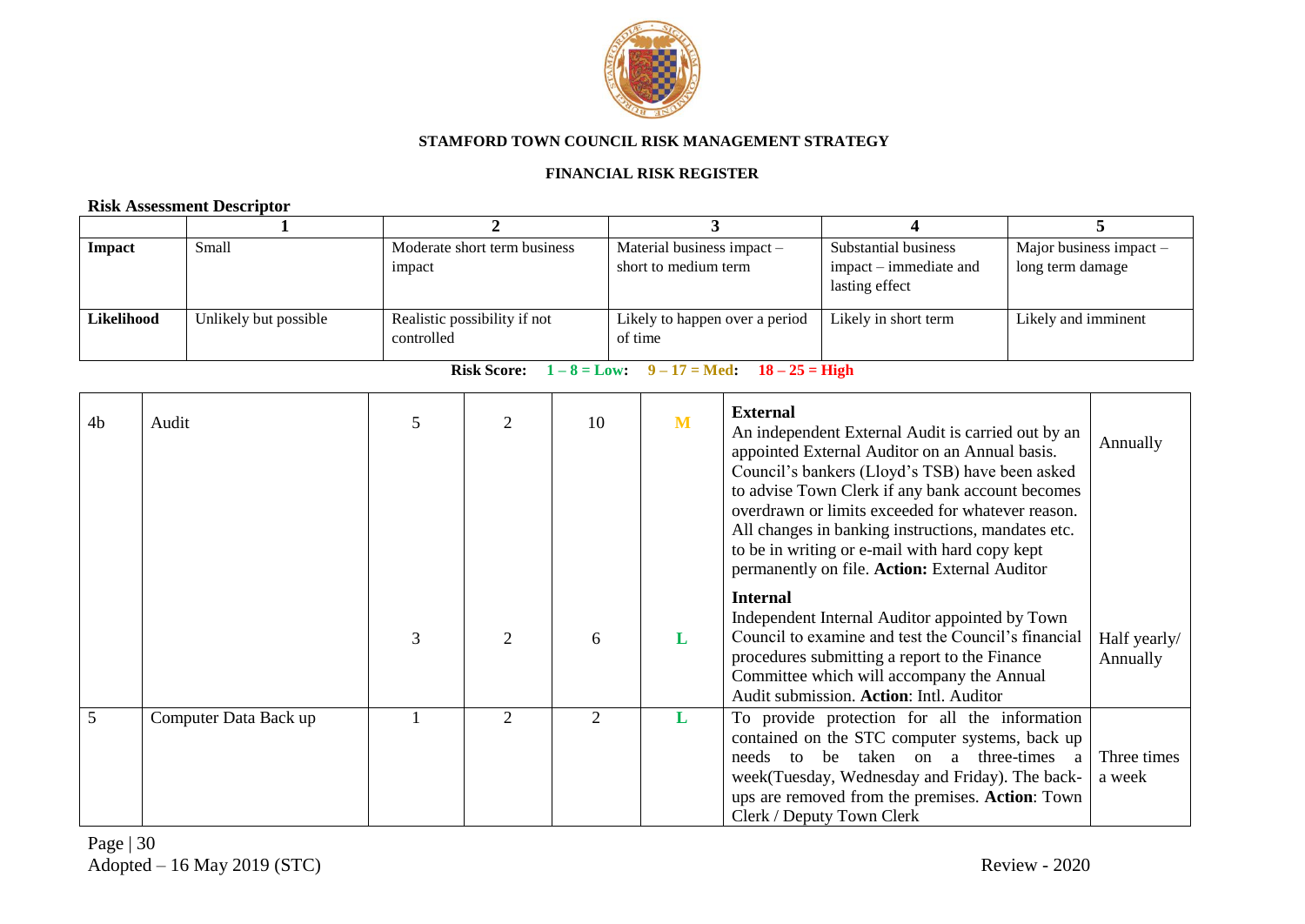

#### **FINANCIAL RISK REGISTER**

# **Risk Assessment Descriptor**

| <b>Impact</b> | Small                 | Moderate short term business<br>impact     | Material business impact $-$<br>short to medium term | Substantial business<br>$impact - immediate$ and<br>lasting effect | Major business impact $-$<br>long term damage |
|---------------|-----------------------|--------------------------------------------|------------------------------------------------------|--------------------------------------------------------------------|-----------------------------------------------|
| Likelihood    | Unlikely but possible | Realistic possibility if not<br>controlled | Likely to happen over a period<br>of time            | Likely in short term                                               | Likely and imminent                           |

| <b>Risk</b>    | <b>Impact Analysis</b>  | Likelihood     | <b>Gross</b>                | <b>Priority</b> | <b>Control</b> | <b>Responsibility</b>                               | Time -scale |
|----------------|-------------------------|----------------|-----------------------------|-----------------|----------------|-----------------------------------------------------|-------------|
|                | $(1-5)$                 | $(1-5)$        | <b>Risk</b>                 | $(H-M-L)$       |                |                                                     |             |
| $\overline{7}$ | Staff & Payroll         | 3              | $\mathcal{D}_{\mathcal{L}}$ | 6               | L              | Approval for the employment of all staff and their  |             |
|                |                         |                |                             |                 |                | annual remuneration levels are approved by the      |             |
|                |                         |                |                             |                 |                | Council and minuted. All payroll sheets are         |             |
|                |                         |                |                             |                 |                | prepared by the Town Clerk supported by the time    |             |
|                |                         |                |                             |                 |                | sheets. All overtime is recorded and approved       |             |
|                |                         |                |                             |                 |                | prior to payment. All salaries are processed by A   |             |
|                |                         |                |                             |                 |                | $\&$ K Associates who have been appointed by the    |             |
|                |                         |                |                             |                 |                | Council to undertake the payment of payroll and     |             |
|                |                         |                |                             |                 |                | pension payments. All salary slips are e-mailed to  |             |
|                |                         |                |                             |                 |                | staff and salaries paid directly to appointed bank  |             |
|                |                         |                |                             |                 |                | accounts by the individual staff member using       | Monthly     |
|                |                         |                |                             |                 |                | electronic BACs payment. Amount paid is checked     |             |
|                |                         |                |                             |                 |                | by the Town Clerk and Chair/Vice-Chair of FPA.      |             |
|                |                         |                |                             |                 |                | <b>Action:</b> Town Clerk/Chair / Vice-Chair of FPA |             |
|                |                         |                |                             |                 |                |                                                     |             |
|                |                         |                |                             |                 |                | Annual staff evaluation process in place through    |             |
| 7a             | <b>Staff Evaluation</b> | $\overline{2}$ | 2                           | $\overline{4}$  | L              | the Finance Committee reporting to the Council.     | Annually    |
|                |                         |                |                             |                 |                | Job descriptions and contract of employment held    |             |
|                |                         |                |                             |                 |                | for all staff and contracts signed by the Chairman  |             |
|                |                         |                |                             |                 |                | of Finance Committee. They are held for all staff   |             |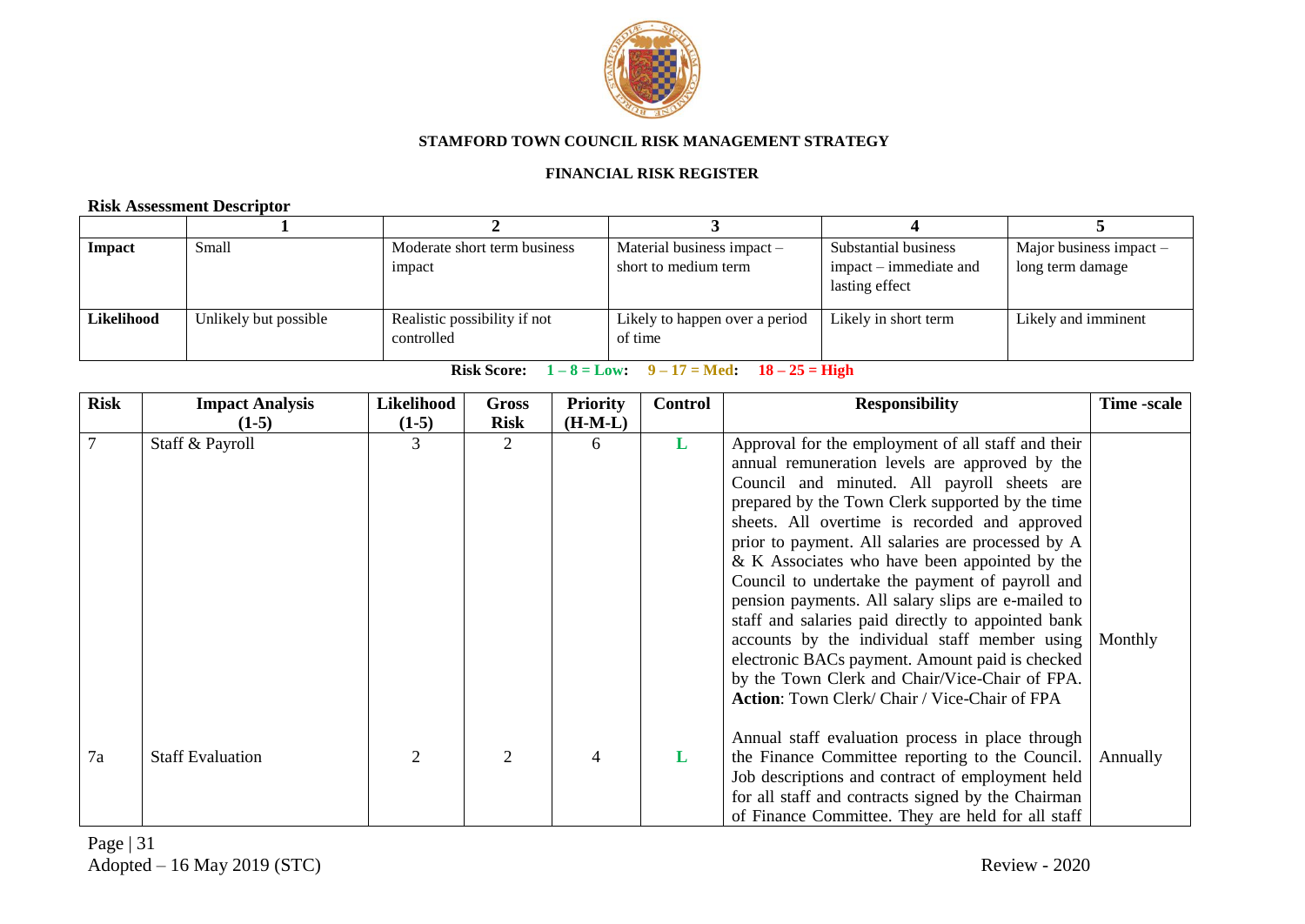

#### **FINANCIAL RISK REGISTER**

# **Risk Assessment Descriptor**

| <b>Impact</b> | Small                 | Moderate short term business<br>impact     | Material business impact -<br>short to medium term | Substantial business<br>$impact - immediate$ and<br>lasting effect | Major business impact $-$<br>long term damage |
|---------------|-----------------------|--------------------------------------------|----------------------------------------------------|--------------------------------------------------------------------|-----------------------------------------------|
| Likelihood    | Unlikely but possible | Realistic possibility if not<br>controlled | Likely to happen over a period<br>of time          | Likely in short term                                               | Likely and imminent                           |

| 7 <sub>b</sub> | <b>Update on Employment</b><br><b>Matters</b> |               | 2 | 2 | L | and are data protected and restricted to the relevant<br>members of the Finance Committee and Town<br>Clerk. Reviews are conducted annually of all staff<br>by the Chairman FPA and Town Clerk. In the case<br>of the Town Clerk the review is conducted by the<br>Chairman of FPA and Mayor.<br>Update on employment matters receive from<br>LALC, Personnel Advice and Solutions and other<br>advisors. | Annually  |
|----------------|-----------------------------------------------|---------------|---|---|---|-----------------------------------------------------------------------------------------------------------------------------------------------------------------------------------------------------------------------------------------------------------------------------------------------------------------------------------------------------------------------------------------------------------|-----------|
| 8              | Freedom of Information                        | $\mathcal{R}$ |   | 6 | L | All Freedom of Information requests should be<br>acknowledged within 20 days to comply with the<br>current Freedom of Information Act as laid down<br>in Town Council Procedures. FPA should be<br>notified of any Freedom of Information requests<br>received.                                                                                                                                           | Routinely |